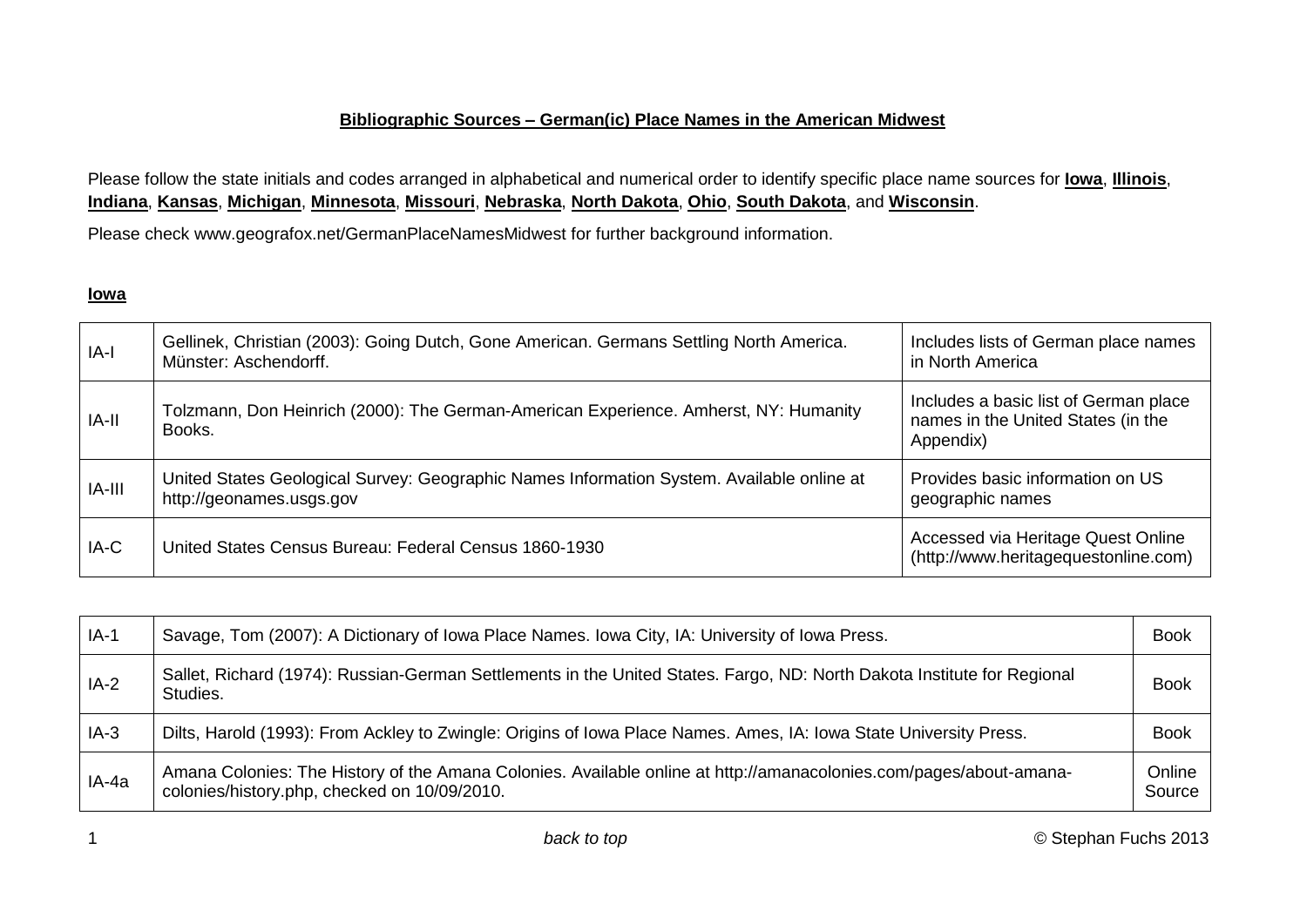| $IA-4b$ | Scott County, Iowa: Abandoned Towns, Villages and Post Offices in Scott County, Iowa. Available online at<br>http://www.scottcountyiowa.com/history/places_abandoned.php, checked on 10/09/2010.    | Online<br>Source         |
|---------|-----------------------------------------------------------------------------------------------------------------------------------------------------------------------------------------------------|--------------------------|
| $IA-4c$ | Encyclopedia Britannica. Available online at http://www.britannica.com, checked on 07/17/2012.                                                                                                      | Online<br>Source         |
| IA-4d   | City of Guttenberg, Iowa: Guttenberg's History. Available online at<br>http://www.cityofguttenberg.com/index.asp?Type=B_BASIC&SEC={683FA5D8-881B-4814-9752-6D26ECC67B67}, checked on<br>10/09/2010. | Online<br>Source         |
| $IA-4e$ | Guttenberg Development and Tourism: Our History. Available online at www.guttenbergiowa.net/about.htm, checked on<br>10/09/2010.                                                                    | Online<br>Source         |
| $IA-5a$ | Everts and Fariss (1878): History of Otsego County, New York. Philadelphia, PA: J.B. Lippincott and Company.                                                                                        | County<br>History        |
| $IA-5b$ | Kilburn, Lucian M. (1915): History of Adair County, Iowa and Its People. Chicago, IL: The Pioneer Publishing Company.                                                                               | County<br>History        |
| $IA-5c$ | Price, Realto E. (1916): History of Clayton County, Iowa: From the Earliest Historical Times Down to the Present. Chicago, IL:<br>Robert O. Law Company.                                            | County<br>History        |
| IA-5d   | Inter-State Publishing Company (1882): History of Clayton County, Iowa. Chicago, IL.                                                                                                                | County<br><b>History</b> |
| $IA-5e$ | Weaver, James B. (1912): Past and Present of Jasper County, Iowa. Indianapolis, IN: B.F. Bowen and Company Publishers.                                                                              | County<br><b>History</b> |
| $IA-5f$ | Western Historical Company (1879): The History of Jefferson County, Iowa. Chicago, IL.                                                                                                              | County<br>History        |
| $IA-5g$ | Fulton, Charles J. (1914): History of Jefferson County, Iowa. Chicago, IL: S.J. Clarke Publishing Company.                                                                                          | County<br><b>History</b> |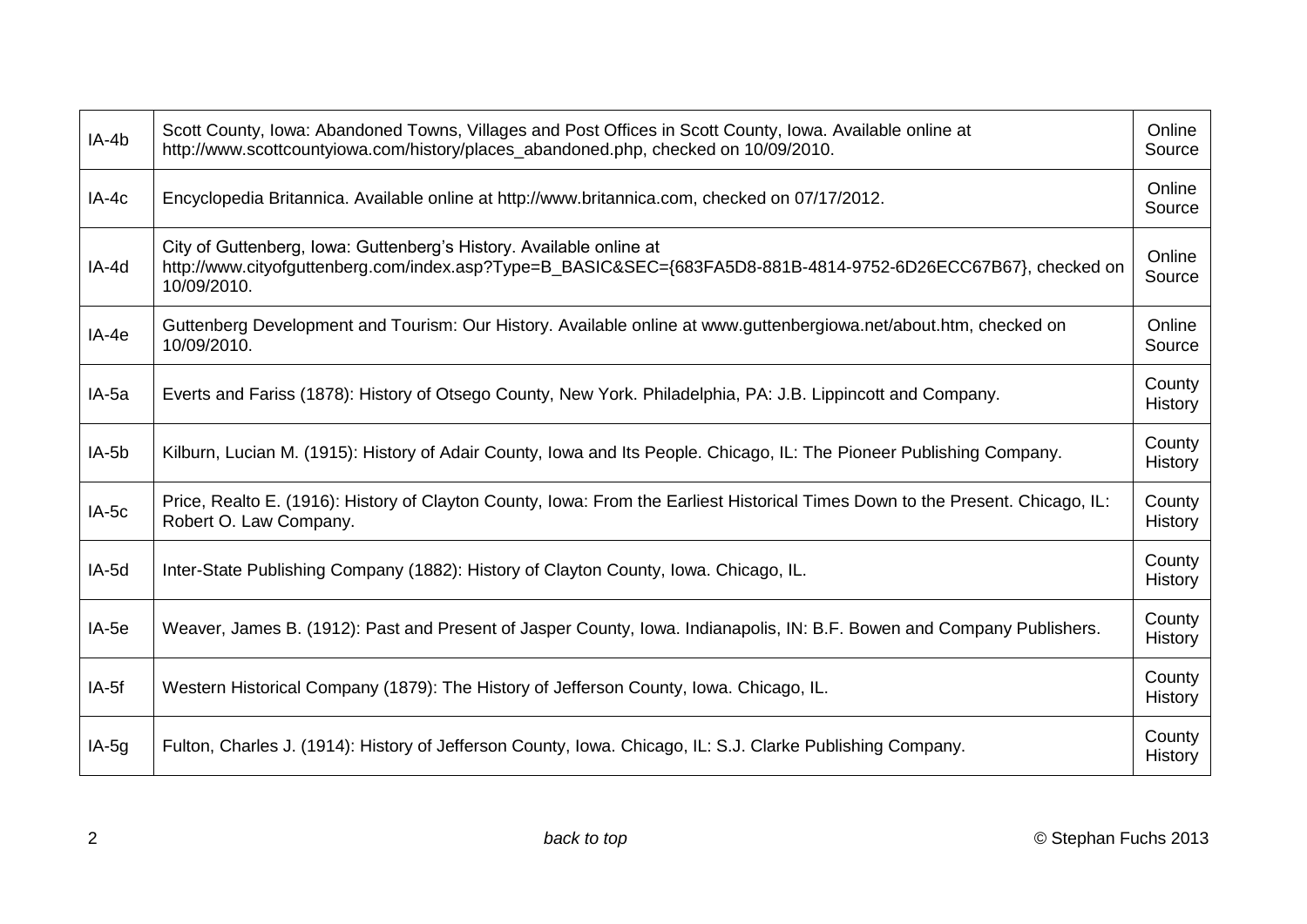<span id="page-2-0"></span>

| IA-5h   | Union Publishing Company (1884): History of Kossuth, Hancock, and Winnebago Counties, Iowa. Springfield, IL.                                                   | County<br>History |
|---------|----------------------------------------------------------------------------------------------------------------------------------------------------------------|-------------------|
| IA-6a   | Espenshade, Howry A. (1925): Pennsylvania Place Names. Harrisburg, PA: The Evangelical Press.                                                                  | <b>Book</b>       |
| IA-6b   | Cook, Pauline (1945): Iowa Place Names of Foreign Origin. The Modern Language Journal 29 (7), pp. 617–628.                                                     | Article           |
| $IA-6c$ | Binder-Johnson, Hildegard (1951): The Location of German Immigrants in the Middle West. Annals of the Association of<br>American Geographers 61 (1), pp. 1-41. | Article           |
| IA-6d   | Mott David C. (1930): Abandoned Towns, Villages and, Post Offices of Iowa. Annals of Iowa 17, pp. 434–465.                                                     | Article           |

# **Illinois**

| $ L -$   | Gellinek, Christian (2003): Going Dutch, Gone American. Germans Settling North America.<br>Münster: Aschendorff.      | Includes lists of German place names<br>in North America                                 |
|----------|-----------------------------------------------------------------------------------------------------------------------|------------------------------------------------------------------------------------------|
| $IL-II$  | Tolzmann, Don Heinrich (2000): The German-American Experience. Amherst, NY: Humanity<br>Books.                        | Includes a basic list of German place<br>names in the United States (in the<br>Appendix) |
| $IL-III$ | United States Geological Survey: Geographic Names Information System. Available online at<br>http://geonames.usgs.gov | Provides basic information on US<br>geographic names                                     |
| $IL-C$   | United States Census Bureau: Federal Census 1860-1930                                                                 | Accessed via Heritage Quest Online<br>(http://www.heritagequestonline.com)               |

| $IL-1$ | Adams, James N. (1989): Illinois Place Names. Springfield, IL: Illinois State Historical Society. | <b>Book</b> |
|--------|---------------------------------------------------------------------------------------------------|-------------|
| $IL-2$ | Callary, Edward (2009): Place Names of Illinois. Urbana, IL: University of Illinois Press.        | <b>Book</b> |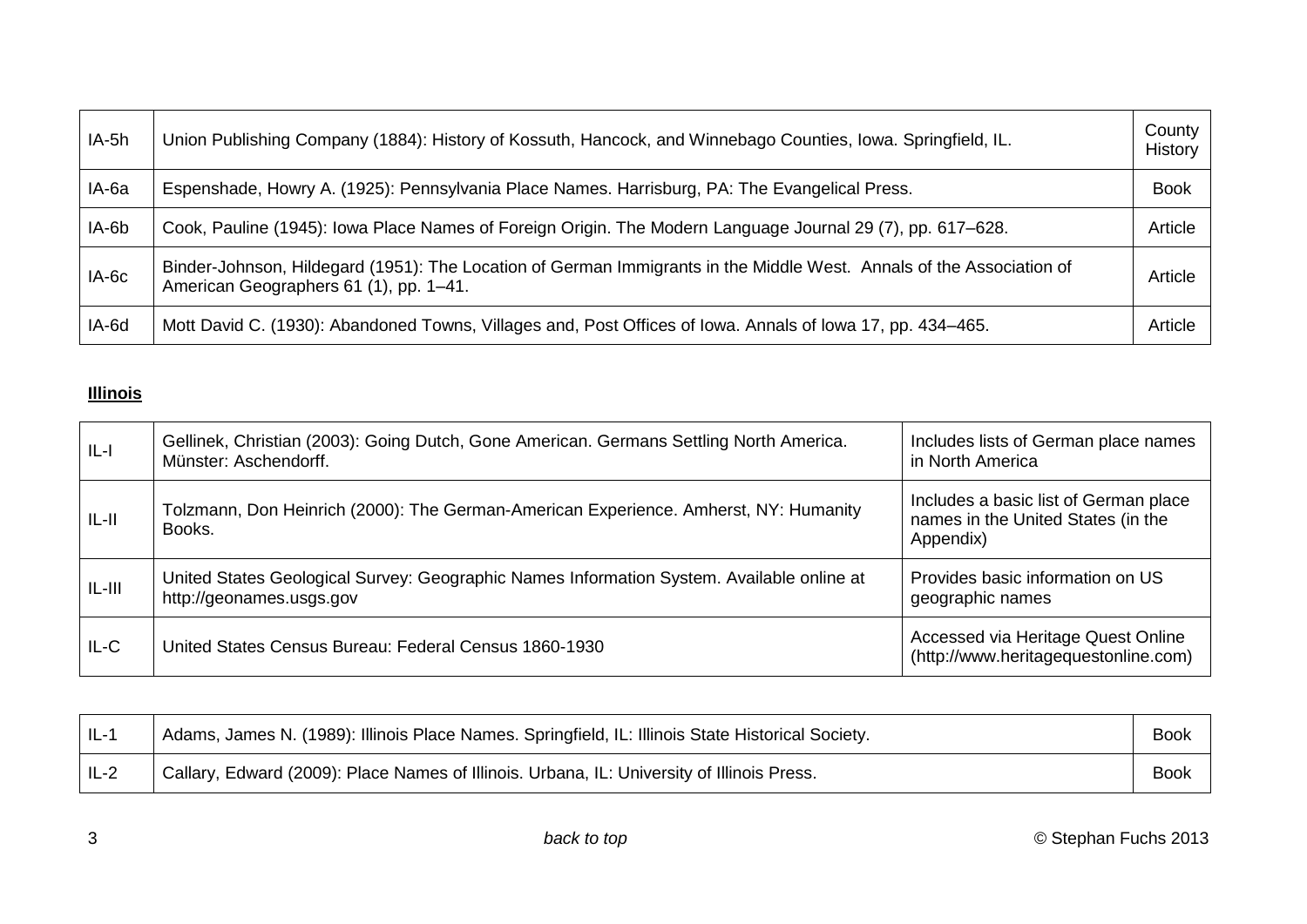| $IL-3$  | J.L. McDonough and Company (1883): Combined History of Randolph, Monroe, and Perry Counties, Illinois. Philadelphia, PA.                                         | County<br>History |
|---------|------------------------------------------------------------------------------------------------------------------------------------------------------------------|-------------------|
| IL-4a   | Freeburg, Illinois. Available online at http://www.freeburg.com/hist8.htm, checked on 10/06/2010.                                                                | Online<br>Source  |
| $IL-4b$ | Arenzville, Illinois. Available online at http://www.burgoo.org/default.html, checked on 10/06/2010.                                                             | Online<br>Source  |
| $IL-4c$ | Village of New Baden: New Baden History. Available online at http://www.newbadenil.com/ history.htm, checked on<br>10/06/2010.                                   | Online<br>Source  |
| IL-4d   | Village of Strasburg: About. Available online at http://www.strasburgil.com/?page_id=2, checked on 10/06/2010.                                                   | Online<br>Source  |
| $IL-4e$ | Bensenville Community Public Library: Timeline. Available online at http://benlib.org/history/ Timeline/timeline.htm, checked on<br>10/06/2010.                  | Online<br>Source  |
| $IL-4f$ | Village of Millstadt: Village History. Available online at http://www.villageofmillstadt.org/ villhist.htm, checked on 10/06/2010.                               | Online<br>Source  |
| $IL-4g$ | Village of Frankfort: About the Village of Frankfort, Illinois. Available online at http://www.villageoffrankfort.com/about-frankfort,<br>checked on 10/06/2010. | Online<br>Source  |
| $IL-4h$ | Village of New Berlin: Village History. Available online at http://newberlin.il.us/ VillageHistory.htm, checked on 10/06/2010.                                   | Online<br>Source  |
| $IL-4i$ | Northbrook Historical Society and History Museum. Available online at http://www.northbrookhistory.org, checked on<br>10/06/2010.                                | Online<br>Source  |
| $IL-4j$ | Village of Palatine: Palatine - A Brief History. Available online at http://www.palatine.il.us/about/history.aspx, checked on<br>10/06/2010.                     | Online<br>Source  |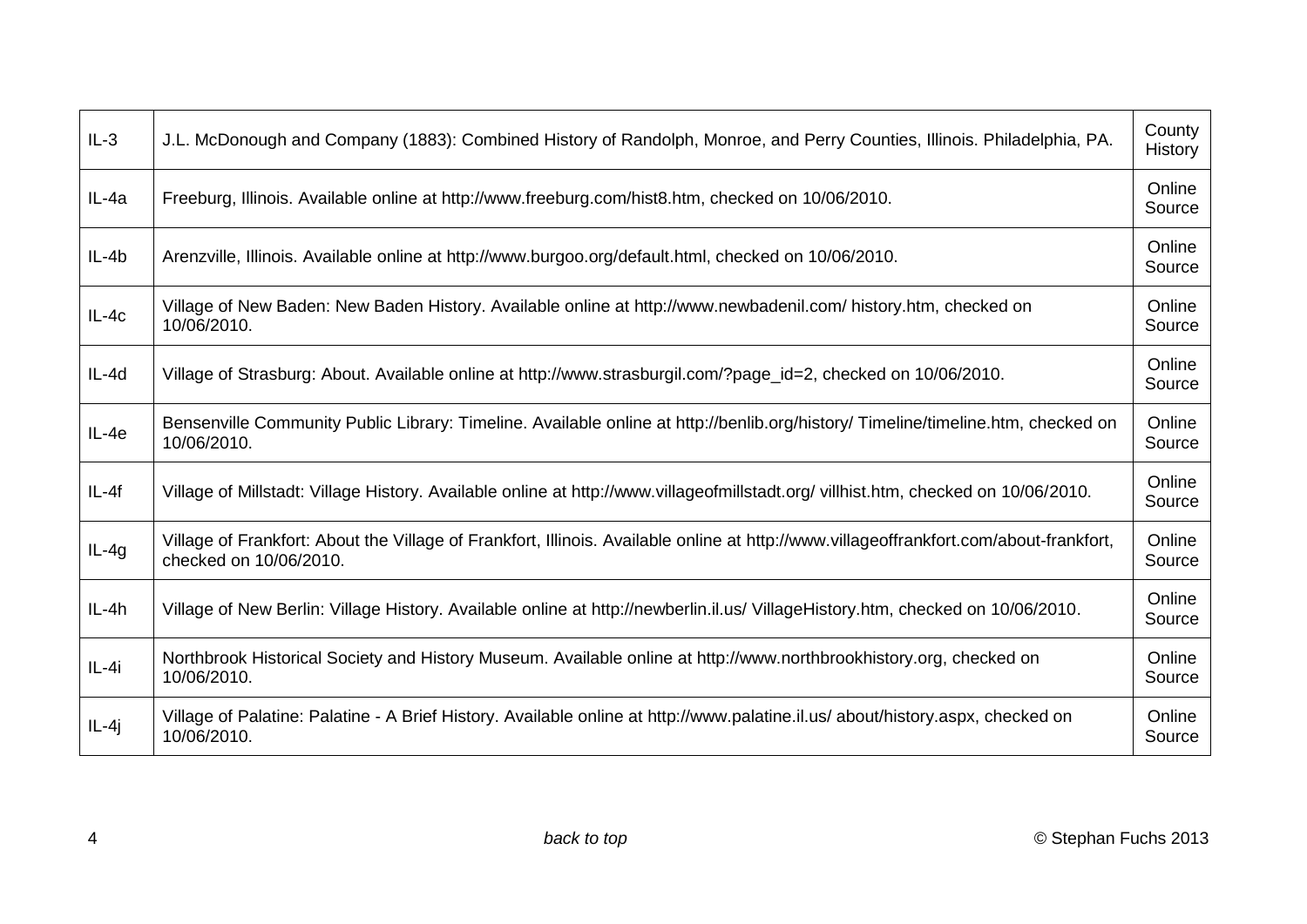| $IL-4k$ | Chicago History Museum; The Newberry Library; Northwestern University: Electronic Encyclopedia of Chicago. Available online<br>at http://www.encyclopedia.chicagohistory.org, checked on 10/06/2010.                            | Online<br>Source |
|---------|---------------------------------------------------------------------------------------------------------------------------------------------------------------------------------------------------------------------------------|------------------|
| $IL-4I$ | Holy Cross Church - Wendelin, Illinois: Holy Cross History Timeline. Available online at<br>http://www.holycrosswendelin.com/about.html, checked on 10/06/2010.                                                                 | Online<br>Source |
| $IL-4m$ | Lutherans Online: Saint Peter's Lutheran Church. Available online at<br>http://www.lutheransonline.com/servlet/lo_ProcServ/dbpage=page&GID=01206001360997395349390787&PG=012060013609<br>97480199308780, checked on 10/06/2010. | Online<br>Source |
| $IL-4n$ | Chicago Park District: Humboldt Park. Available online at http://www.chicagoparkdistrict.com/<br>index.cfm/fuseaction/parks.detail/object_id/3A5DC0F3-2FEF-44E8-B99B-1487EAC9D1D2.cfm, checked on 10/06/2010.                   | Online<br>Source |
| $IL-40$ | Wisconsin Historical Society: Black Hawk War. Available online at http://www.wisconsinhistory.org/diary/002865.asp, checked<br>on 10/06/2010.                                                                                   | Online<br>Source |
| $IL-4p$ | Encyclopedia Britannica. Available online at http://www.britannica.com, checked on 07/17/2012.                                                                                                                                  | Online<br>Source |
| $IL-4q$ | Augsburg Church: Congregational History. Available online at http://www.augsburgchurch.com/125anniversary/page3.htm,<br>checked on 10/06/2010.                                                                                  | Online<br>Source |
| $IL-4r$ | Calhoun County, Illinois: Communities. Available online at http://www.visitcalhoun.com/calhoun/communities/, checked on<br>10/06/2010.                                                                                          | Online<br>Source |
| $IL-4s$ | Town of Hanover, New Hampshire: Brief History. Available online at http://www.hanovernh.org/about#link1, checked on<br>09/23/2010.                                                                                              | Online<br>Source |
| $IL-4t$ | Village of Hecker, Illinois: History. Available online http://hecker.illinois.gov/history/, checked on 12/13/2014.                                                                                                              | Online<br>Source |
| IL-4u   | Landesamt für Politische Bildung Baden-Württemberg: Franz Sigel. Available online at http://www.lpb-<br>bw.de/publikationen/sonstige/48_49/sigel.pdf, checked on 12/13/2014.                                                    | Online<br>Source |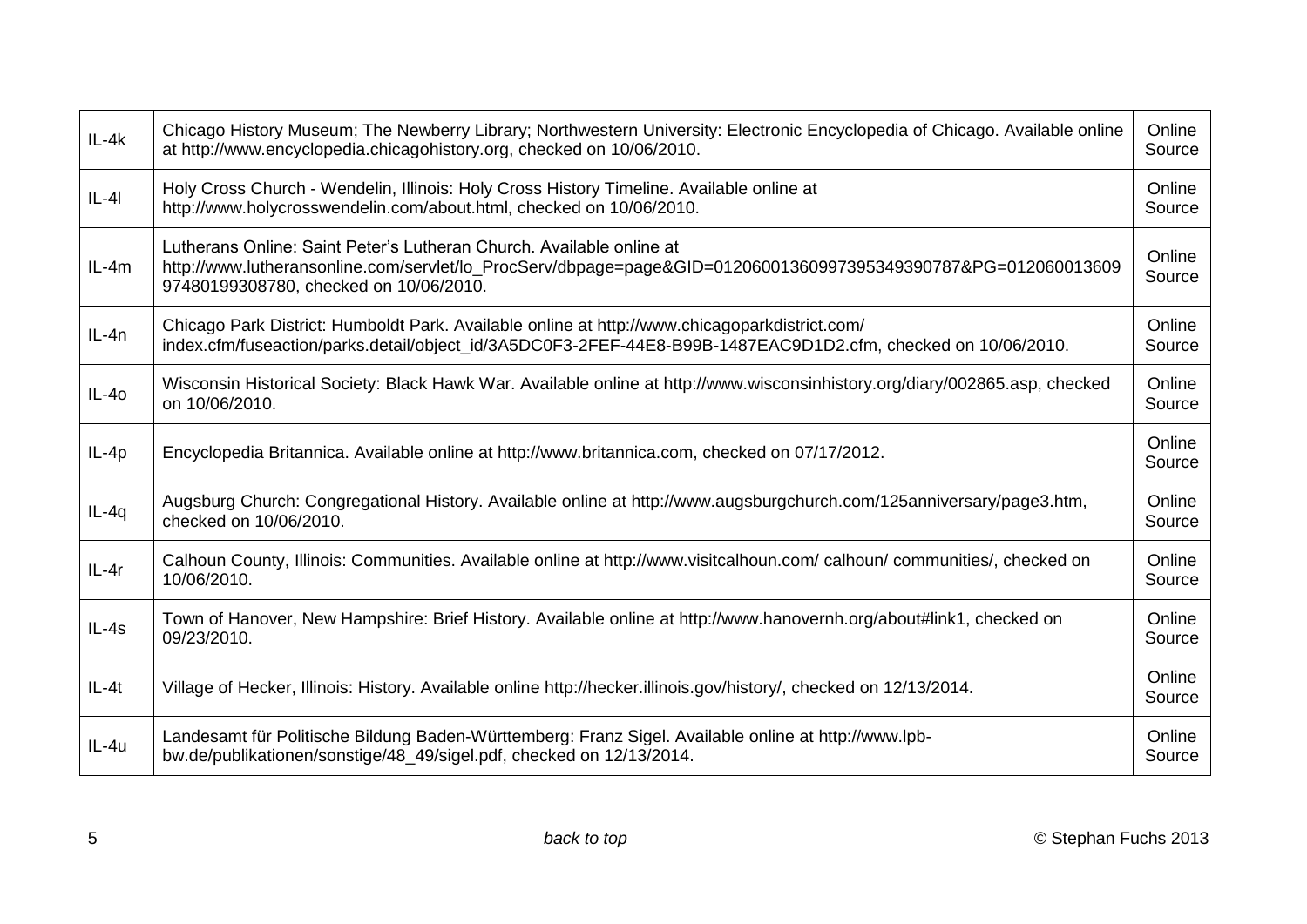| $IL-5$   | Brinks, McDonough and Company (1881): Combined History of Shelby and Moultrie Counties, Illinois. Philadelphia, PA.                                         | County<br>History        |
|----------|-------------------------------------------------------------------------------------------------------------------------------------------------------------|--------------------------|
| $IL-6$   | Harris, Jesse W. (1948): German Language Influences in Saint Clair County, Illinois. American Speech 23 (2), pp. 106–110.                                   | Article                  |
| $IL - 7$ | Bibliographisches Institut (2003): Meyer's Großes Handlexikon A-Z. Mannheim.                                                                                | <b>Book</b>              |
| $IL-8$   | Zurbonsen, Anthony (1917): The Catholic Bishops of the Diocese of Alton, Illinois. Journal of the Illinois State Historical Society<br>10 (1), pp. 127-137. | Article                  |
| $IL-9$   | Historical Society of Washington County, Illinois (1968): This is Washington County. Nashville, IL.                                                         | County<br>History        |
| $IL-10$  | Borgmann, Dmitri A. (1973): An Onomastic Study (Part 3), Word Ways 6 (4), pp. 206–210.                                                                      | Article                  |
| $IL-11$  | Tolzmann, Don Heinrich (Ed.) (2005): Illinois' German Heritage. Milford, OH: Little Miami Publishing Company.                                               | <b>Book</b>              |
| $IL-12$  | H.F. Kett and Company (1878): The History of Jo Daviess County, Illinois. Chicago, IL.                                                                      | County<br>History        |
| $IL-13$  | W. R. Brink and Company (1882): History of Madison County, Illinois. Edwardsville, IL.                                                                      | County<br><b>History</b> |
| $IL-14$  | Tuggle, Larkin A. (1934): Stories of Historical Days in Vermillion County, Illinois. Danville, IL: Interstate Printing Company.                             | County<br>History        |
| $IL-15$  | The Goodspeed Publishing Company (1887): History of Gallatin, Saline, Hamilton, Franklin, and Williamson Counties, Illinois.<br>Chicago, IL.                | County<br><b>History</b> |
| $IL-16$  | Reeling, Viola C. (1928): Evanston: Its Land and Its People. Evanston, IL: Fort Dearborn Chapter Daughters of the American<br>Revolution.                   | <b>Book</b>              |
| $IL-17$  | Goodspeed, Weston A.; Healy, Daniel D. (1909): History of Cook County, Illinois. Chicago, IL: The Goodspeed Historical<br>Association.                      | County<br><b>History</b> |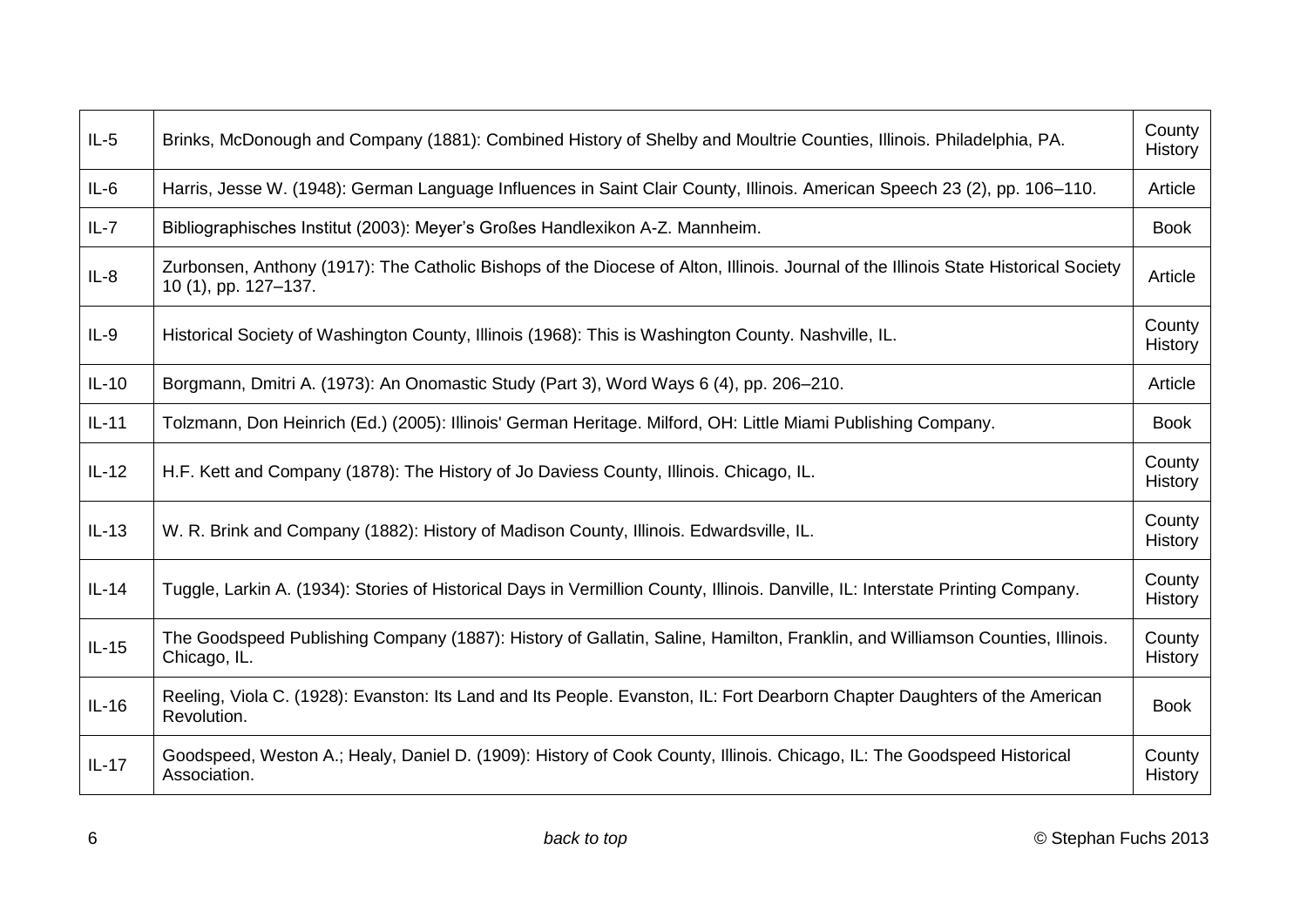# <span id="page-6-0"></span>**Indiana**

| $IN-I$   | Gellinek, Christian (2003): Going Dutch, Gone American. Germans Settling North America.<br>Münster: Aschendorff.      | Includes lists of German place names<br>in North America                                 |
|----------|-----------------------------------------------------------------------------------------------------------------------|------------------------------------------------------------------------------------------|
| $IN-II$  | Tolzmann, Don Heinrich (2000): The German-American Experience. Amherst, NY: Humanity<br>Books.                        | Includes a basic list of German place<br>names in the United States (in the<br>Appendix) |
| $IN-III$ | United States Geological Survey: Geographic Names Information System. Available online at<br>http://geonames.usgs.gov | Provides basic information on US<br>geographic names                                     |
| $IN-C$   | United States Census Bureau: Federal Census 1860-1930                                                                 | Accessed via Heritage Quest Online<br>(http://www.heritagequestonline.com)               |

| $IN-1$  | Baker, Ronald L.; Carmony, Marvin (1995): Indiana Place Names. Bloomington, IN: Indiana University Press.                                                                    | <b>Book</b>      |
|---------|------------------------------------------------------------------------------------------------------------------------------------------------------------------------------|------------------|
| $IN-2$  | Baker, Ronald L. (1995): From Needmore to Prosperity: Hoosier Place Names in Folklore and History. Bloomington, IN: Indiana<br>University Press.                             | <b>Book</b>      |
| $IN-3a$ | Saint John Evangelical Lutheran Church: About us. Available online at http://www.stjohnbingen.com/about_us.htm, checked on<br>09/14/2010.                                    | Online<br>Source |
| $IN-3b$ | Concordia Historical Institute: Friedrich Conrad Dietrich Wyneken. Available online at<br>http://www.lutheranhistory.org/presidents/pres_wyneken.htm, checked on 09/14/2010. | Online<br>Source |
| $IN-3c$ | Ferdinand Historical Society: Father Joseph Kundek. Available Online at<br>http://www.ferdinandhistory.org/kundekCorner/kundek.html, checked on 09/15/2010.                  | Online<br>Source |
| $IN-3d$ | Cobourg History. Available online at http://www.cobourghistory.ca/, checked on 09/15/2010.                                                                                   | Online<br>Source |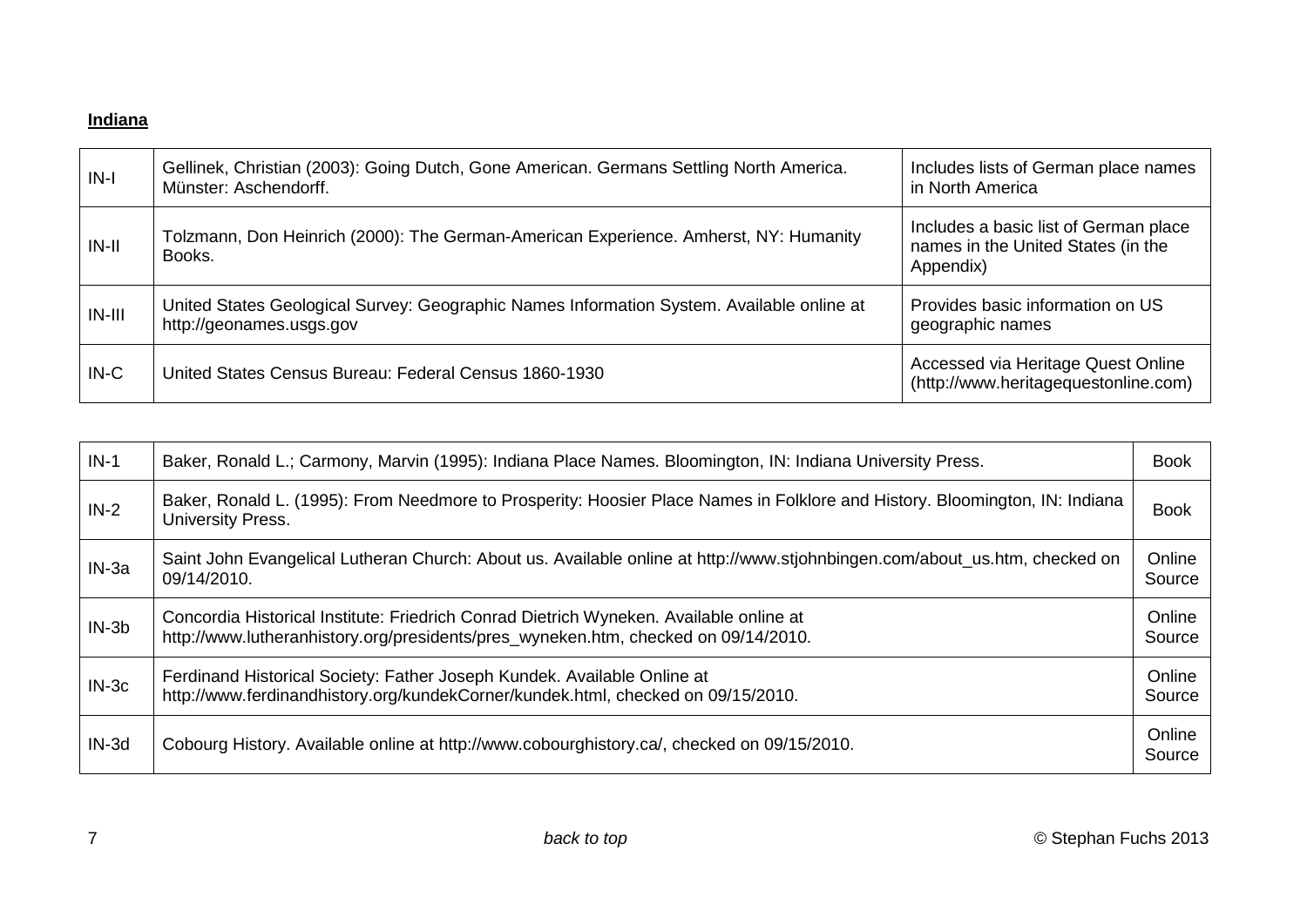| $IN-3e$ | Encyclopedia Britannica. Available online at http://www.britannica.com, checked on 07/17/2012.                                                                                         | Online<br>Source  |
|---------|----------------------------------------------------------------------------------------------------------------------------------------------------------------------------------------|-------------------|
| $IN-3f$ | 300 Years New Bern, North Carolina. Available online at http://www.newbern300.com/, checked on 09/19/2010.                                                                             | Online<br>Source  |
| $IN-3g$ | Maryland Online Encyclopedia: Hagerstown. Available online at http://www.mdoe.org/ hagerstown.html, checked on<br>09/23/2010.                                                          | Online<br>Source  |
| $IN-3h$ | Hagerstown, Indiana: Hagerstown History. Available Online at http://www.hagerstown.in.gov/pages/about.php, checked on<br>09/29/2010.                                                   | Online<br>Source  |
| $IN-3i$ | Town of Hanover, New Hampshire: Brief History. Available online at http://www.hanovernh.org/about#link1, checked on<br>09/23/2010.                                                     | Online<br>Source  |
| $IN-3j$ | Archdiocese of Indianapolis: Bishops and Archbishops of the Archdiocese. Available online<br>http://www.archindy.org/history/bishops.html, checked on 09/27/2010.                      | Online<br>Source  |
| $IN-3k$ | Saint Joseph Church - Hessen Kassel: History. Available online at http://www.stjosephhc.com/historystjoseph.htm, checked on<br>09/28/2010.                                             | Online<br>Source  |
| $IN-3I$ | Schulthess-Koblet: Berniana Americana. Available online at http://www.schulthess-<br>koblet.ch/Philatelie/PhV/Festschrift 100J PhVBern/Festschrift S 63 71.htm, checked on 09/11/2010. | Online<br>Source  |
| $IN-3m$ | IUPUI Max Kade German-American Center: Historic New Harmony, Indiana. Available online at<br>http://maxkade.iupui.edu/newharmony/home.html, checked on 09/29/2010.                     | Online<br>Source  |
| $IN-4a$ | Howat, William F. (1915): A Standard History of Lake County, Indiana and the Calumet Region. Chicago, IL: The Lewis<br>Publishing Company.                                             | County<br>History |
| $IN-4b$ | Ball, Timothy H. (1873): Lake County, Indiana 1834-1872. Chicago, IL: J.W. Goodspeed.                                                                                                  | County<br>History |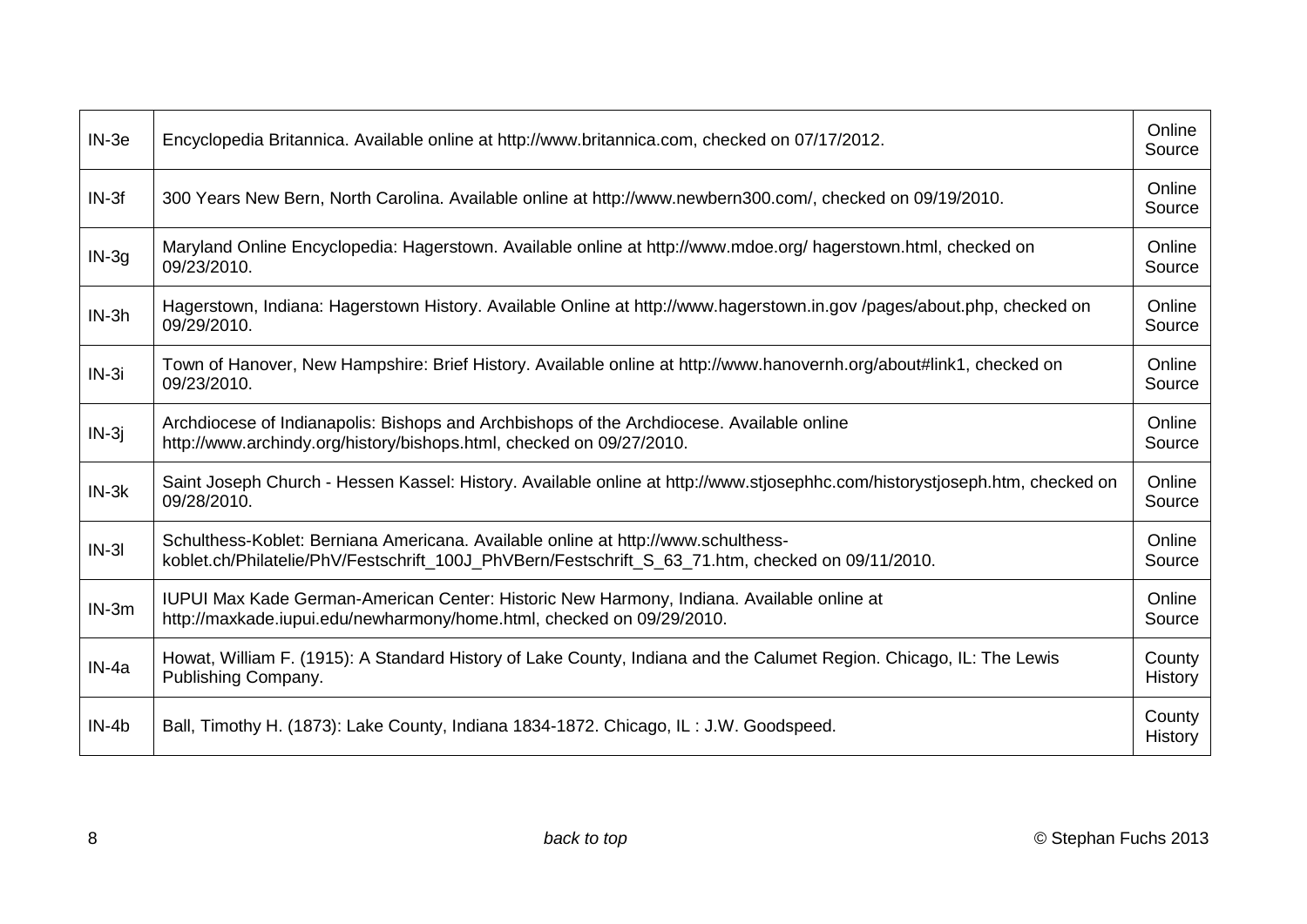| $IN-4c$ | Chadwick, Edward H. (1909): Chadwick's History of Shelby County, Indiana. Indianapolis, IN: B.F. Bowen and Company<br>Publishers.                                | County<br>History |
|---------|------------------------------------------------------------------------------------------------------------------------------------------------------------------|-------------------|
| IN-4d   | Shelby County Historical Society (1992): Shelby County, Indiana. History and Families. Paducah, KY: Turner Publishing<br>Company                                 | County<br>History |
| $IN-4e$ | Brant and Fuller (1889): History of Vanderburgh County, Indiana. Chicago, IL.                                                                                    | County<br>History |
| $IN-4f$ | Fortune, Will (1881): Warrick and Its Prominent People. Evansville, IN: The Courier Company.                                                                     | County<br>History |
| $IN-4q$ | Snow, John F. (1907): Snow's History of Adams County, Indiana. Indianapolis, IN: B.F. Bowen and Company Publishers.                                              | County<br>History |
| $IN-4h$ | Powell, Jehu Z. (1913): History of Cass County, Indiana. Chicago, IL: The Lewis Publishing Company.                                                              | County<br>History |
| $IN-4i$ | Baird, Lewis C. (1909): Baird's History of Clark County, Indiana. Indianapolis, IN: B.F. Bowen and Company Publishers.                                           | County<br>History |
| $IN-4j$ | Harding, Lewis A. (1915): History of Decatur County, Indiana: Its People, Industries, and Institutions. Indianapolis, IN: B.F.<br>Bowen and Company Publishers.  | County<br>History |
| $IN-4k$ | Wilson, George R. (1885): History of Dubois County, Indiana from its Primitive Days to 1910, Jasper, IN.                                                         | County<br>History |
| $IN-4I$ | Goodspeed Brothers and Company (1885): History of Pike and Dubois Counties, Indiana. Chicago, IL.                                                                | County<br>History |
| $IN-4m$ | Reifel, August J. (1915): History of Franklin County, Indiana: Her People, Industries, and Institutions. Indianapolis, IN: B.F.<br>Bowen and Company Publishers. | County<br>History |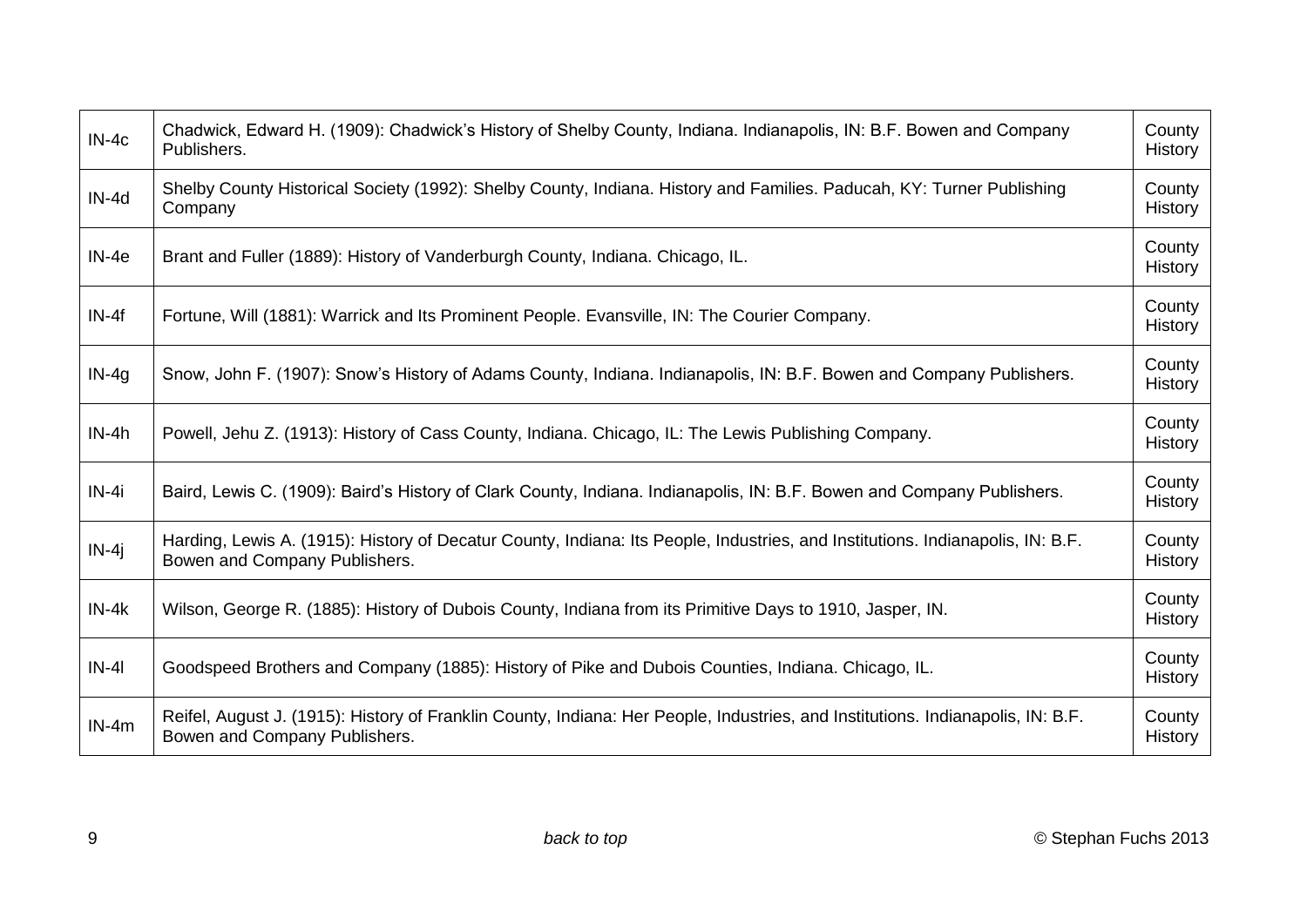| $IN-4n$ | Stormont, Gil R. (1914): History of Gibson County, Indiana: Her People, Industries, and Institutions. Indianapolis, IN: B.F.<br>Bowen and Company Publishers. | County<br>History |
|---------|---------------------------------------------------------------------------------------------------------------------------------------------------------------|-------------------|
| $IN-40$ | Whitson, Rolland L. (1914): Centennial History of Grant County, Indiana 1812 to 1912. Chicago, IL: The Lewis Publishing<br>Company.                           | County<br>History |
| $IN-4p$ | Goodspeed Brothers and Company (1886): History of Knox and Daviess County, Indiana. Chicago, IL.                                                              | County<br>History |
| $IN-4q$ | Greene, George E. (1911): History of Old Vincennes and Knox County, Indiana. Chicago, IL: S.J. Clarke Publishing Company.                                     | County<br>History |
| $IN-4r$ | McDonald, Daniel (1908): A Twentieth Century History of Marshall County, Indiana. Chicago, IL: The Lewis Publishing<br>Company.                               | County<br>History |
| $IN-4s$ | Charles C. Chapman and Company (1880): History of La Porte County, Indiana. Chicago, IL.                                                                      | County<br>History |
| $IN-4t$ | De La Hunt, Thomas J. (1916): Perry County: A History. Indianapolis, IN: The W.K. Stewart Company.                                                            | County<br>History |
| IN-4u   | Leffel, John C. (1913): History of Posey County, Indiana. Chicago, IL: Standard Publishing Company.                                                           | County<br>History |
| $IN-4v$ | Weakley, Harraman and Company Publishers (1885): History of Dearborn, Ohio, and Switzerland Counties, Indiana. Chicago,<br>IL.                                | County<br>History |
| $IN-4w$ | Oakey, Charles C. (1908): Greater Terre Haute and Vigo County. Chicago, IL: The Lewis Publishing Company.                                                     | County<br>History |
| $IN-4x$ | Inter-State Publishing Company (1884): History of Wayne County, Indiana. Chicago, IL.                                                                         | County<br>History |
| IN-5a   | Arndt, Karl J. R. (1965): George Rapp's Harmony Society, 1785-1847. Philadelphia, PA: University of Pennsylvania Press.                                       | <b>Book</b>       |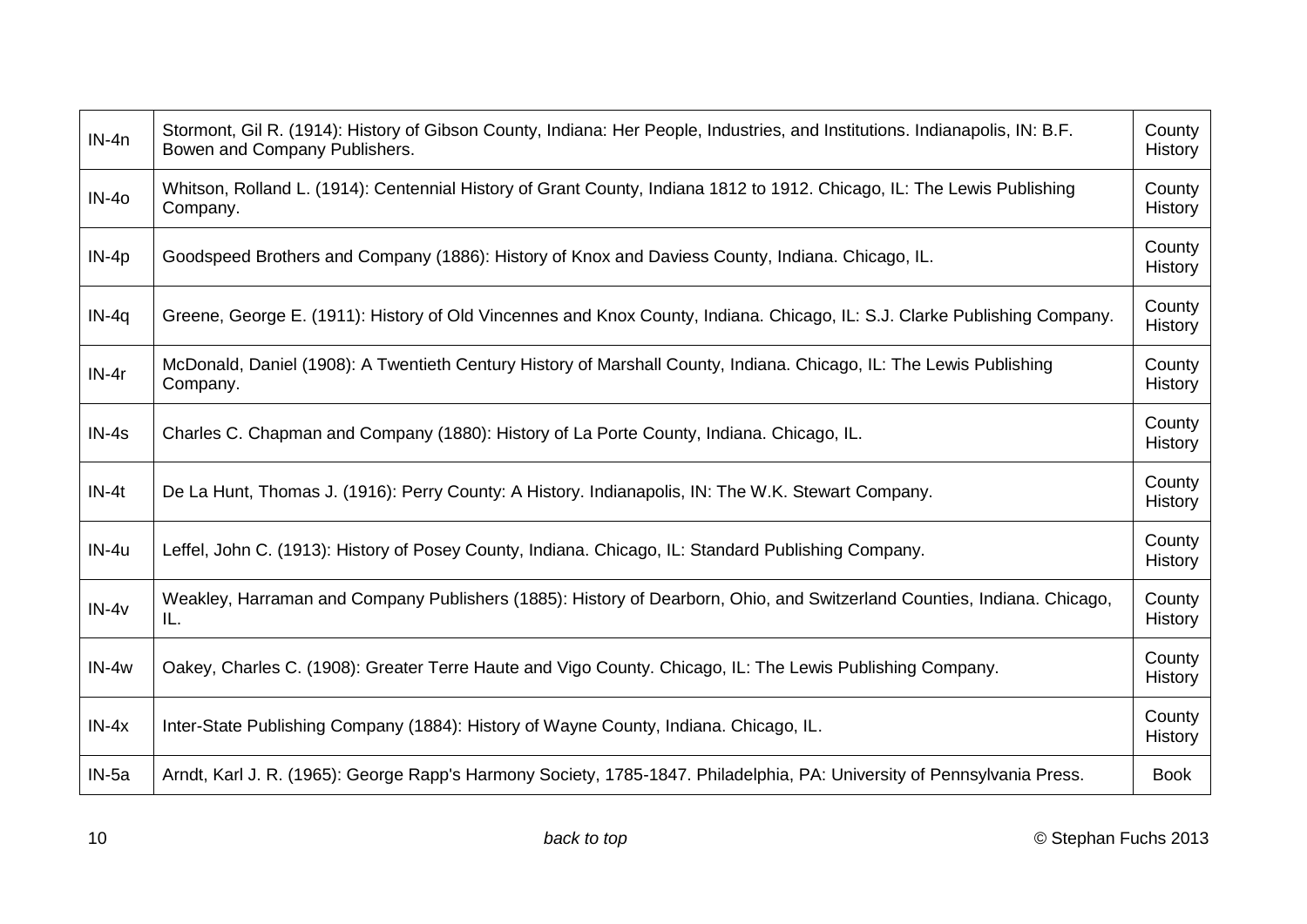<span id="page-10-0"></span>

| $IN-5b$ | Smith, Alan F. (2000): Ripley County in Vintage Postcards. Chicago, IL: Arcadia Publishing.                                                                                                                                                                                                                                                                                                                                                       | <b>Book</b> |
|---------|---------------------------------------------------------------------------------------------------------------------------------------------------------------------------------------------------------------------------------------------------------------------------------------------------------------------------------------------------------------------------------------------------------------------------------------------------|-------------|
| $IN-5c$ | Rothan, Emmet H. (1946): The German Catholic Immigrant in the United States, 1830-1860. Washington D.C.: Catholic<br>University of America Press.                                                                                                                                                                                                                                                                                                 | <b>Book</b> |
| $IN-5d$ | Muehr, Heiko; Sasse, Angela; Schessele, Mary K.; Schipp, John (1995): Help from Vienna - Father Joseph Kundek and the<br>German-Catholic Settlement in Dubois County, Indiana. In: Eberhard Reichmann, LaVern J. Rippley, Jörg Nagler (Eds.):<br>Emigration and Settlement Patterns of German Communities in North America. Indianapolis, IN: Max Kade German-American<br>Center, Indiana University-Purdue University Indianapolis, pp. 106-114. | <b>Book</b> |

### **Kansas**

| KS-I   | Gellinek, Christian (2003): Going Dutch, Gone American. Germans Settling North America.<br>Münster: Aschendorff.      | Includes lists of German place names<br>in North America                                 |
|--------|-----------------------------------------------------------------------------------------------------------------------|------------------------------------------------------------------------------------------|
| KS-II  | Tolzmann, Don Heinrich (2000): The German-American Experience. Amherst, NY: Humanity<br>Books.                        | Includes a basic list of German place<br>names in the United States (in the<br>Appendix) |
| KS-III | United States Geological Survey: Geographic Names Information System. Available online at<br>http://geonames.usgs.gov | Provides basic information on US<br>geographic names                                     |
| KS-C   | United States Census Bureau: Federal Census 1860-1930                                                                 | Accessed via Heritage Quest Online<br>(http://www.heritagequestonline.com)               |

| $KS-1$ | Carman, J. Neale (1962): Foreign-Language Units of Kansas. Volume I. Historical Atlas and Statistics. Lawrence, KS:<br>University of Kansas Press. | <b>Book</b> |
|--------|----------------------------------------------------------------------------------------------------------------------------------------------------|-------------|
| KS-2a  | Shortridge, James R. (1995): Peopling the Plains. Who Settled Where in Frontier Kansas. Lawrence, KS: University Press of<br>Kansas.               | <b>Book</b> |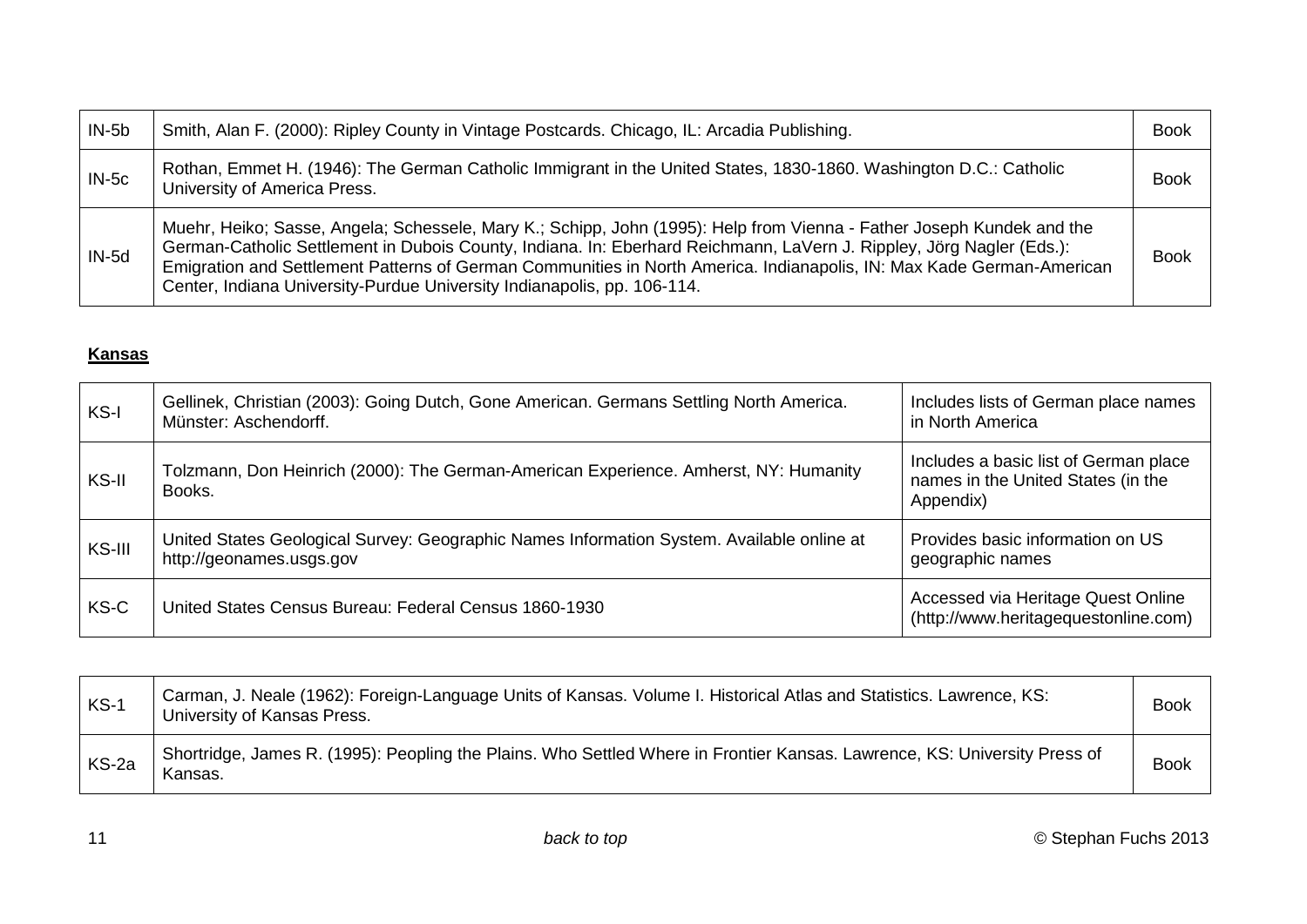| $KS-2b$      | Carman, J. Neale (1961): Germans in Kansas. The German-American Review 17 (4), pp. 4–8.                                                                                                                                                   | Article           |
|--------------|-------------------------------------------------------------------------------------------------------------------------------------------------------------------------------------------------------------------------------------------|-------------------|
| $KS-2c$      | Carman, J. Neale (1954): Continental Europeans in Rural Kansas, 1854-1861. In: University of Kansas (Ed.): Territorial<br>Kansas. Studies Commemorating the Centennial. Lawrence, KS: University of Kansas Press, pp. 164–196.            | Article           |
| KS-2d        | Turk, Eleanor L. (2005): Germans in Kansas. Kansas History: A Journal of the Central Plains 28, pp. 44–71.                                                                                                                                | Article           |
| KS-2e        | Keel, William D. (1994): The German Heritage of Kansas: An Introduction. Heritage of the Great Plains 27 (2), pp. 4–8.                                                                                                                    | Article           |
| $KS-2f$      | Ruppenthal, Jacob C. (1911): The German Element in Central Kansas. Collections of the Kansas State Historical Society 13,<br>pp. 513-33.                                                                                                  | Article           |
| $KS-2g$      | Sallet, Richard (1974): Russian-German Settlements in the United States. Fargo, ND: North Dakota Institute for Regional<br>Studies.                                                                                                       | <b>Book</b>       |
| KS-2h        | McCoy, Sondra V.; Hults, Jan (1989): 1001 Kansas Place Names. Lawrence, KS: University of Kansas Press.                                                                                                                                   | <b>Book</b>       |
| KS-2i        | Johnson, Christopher (1994): Russian Loan Words in Ellis County Volga German Dialects. Heritage of the Great Plains 27 (2),<br>pp. 9-20.                                                                                                  | Article           |
| $KS-2i$      | Rydjord, John (1972): Kansas Place Names. Norman, OK: University of Oklahoma Press.                                                                                                                                                       | <b>Book</b>       |
| $KS-2k$      | Cutler, William G. (1883): History of the State of Kansas. Chicago, IL: Alfred T. Andreas.                                                                                                                                                | <b>Book</b>       |
| $KS-2I$      | Thomson, Matt (1901): Early History of Wabaunsee County, Kansas, with Stories of Our Pioneer Days and Glimpses of Our<br>Western Borders. Alma, KS.                                                                                       | County<br>History |
| KS-2m        | Missouri Pacific Railroad Company (1957): The Empire that Missouri Pacific Serves. Saint Louis, MO: Von Hoffman Press.                                                                                                                    | <b>Book</b>       |
| KS-2n        | Carman, J. Neale (1962): German Settlements Along the Atchison, Topeka and Santa Fe Railway. Kansas Historical Quarterly<br>29 (3), pp. 310-316.                                                                                          | Article           |
| <b>KS-20</b> | Kampfhoefner, Walter D. (2008): Chain Migration and Diaspora: The Settlement Patterns of Immigrants from 'Greater<br>Westphalia' Across the USA. In: Josef Raab; Jan Winkler (Eds.): Die Deutsche Präsenz in den USA. Berlin: LIT Verlag. | <b>Book</b>       |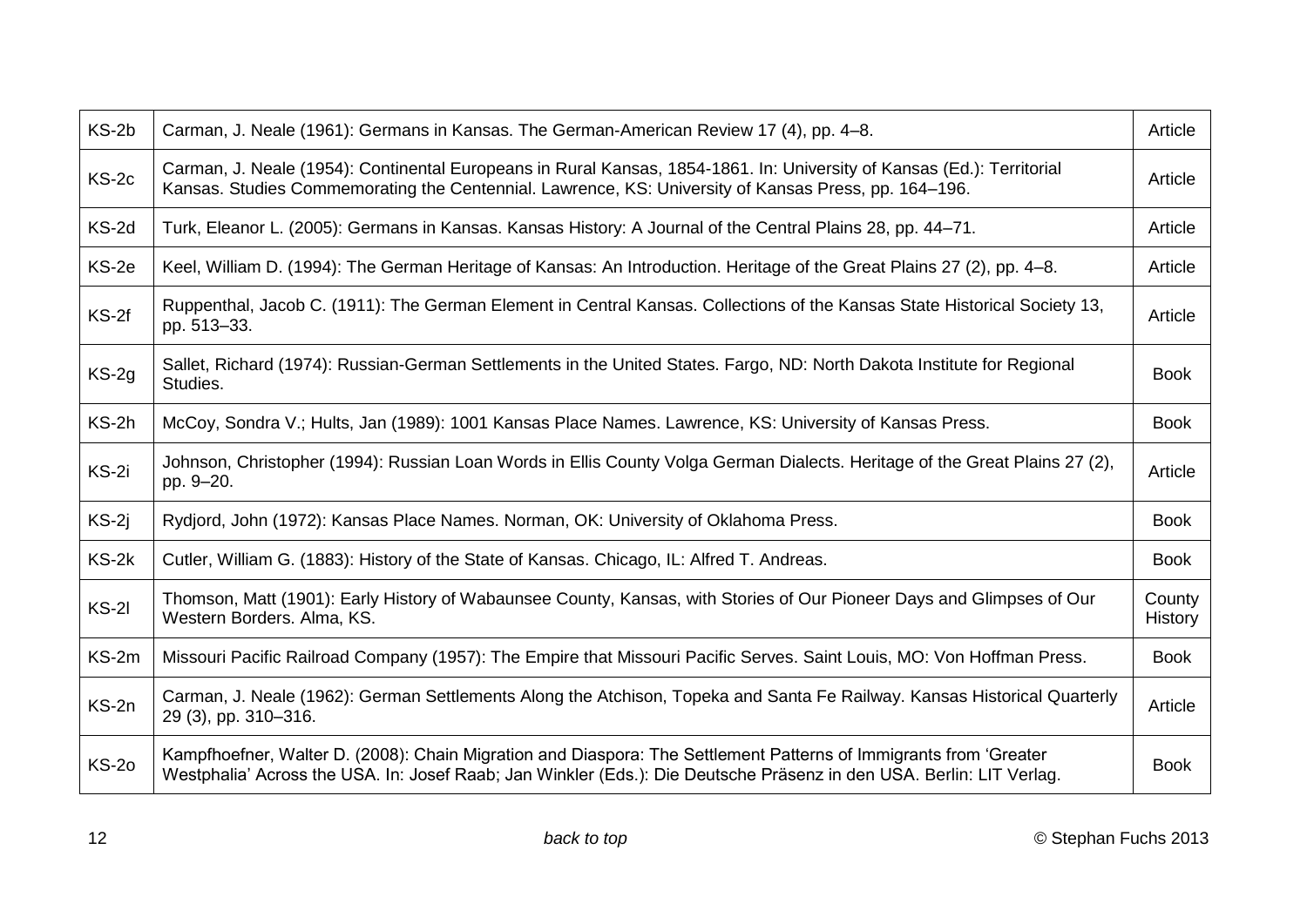| KS-2p   | Keel; William D. (2006): Deitsch, Däätsch, Düütsch, and Dietsch: The Varieties of Kansas German Dialects after 150 Years of<br>German Group Settlement in Kansas. Yearbook of German-American Studies 41, pp. 27-48. | Article           |
|---------|----------------------------------------------------------------------------------------------------------------------------------------------------------------------------------------------------------------------|-------------------|
| KS-2q   | Coburn, Carol K. (1988): Ethnicity, Religion, and Gender: The Women of Block, Kansas, 1868-1940. Great Plains Quarterly 8,<br>pp. 222-232.                                                                           | Article           |
| KS-2r   | Engelken, Lillian (1992): Reflections of Nemaha County, Kansas. Dallas, TX: Curtis Media Corporation.                                                                                                                | County<br>History |
| $KS-2s$ | Tennal, Ralph (1916): History of Nemaha County, Kansas. Lawrence, KS: Standard Publishing Company.                                                                                                                   | County<br>History |
| KS-3a   | Kansas State Historical Society: Kansas Places. Available online at http://www.kshs.org/p/places-in-kansas/11306, checked on<br>10/12/2010.                                                                          | Online<br>Source  |
| KS-3b   | Kansas State Library: Where in Kansas is?. Available online at http://skyways.lib.ks.us/towns/findtown.html, checked on<br>09/12/2010.                                                                               | Online<br>Source  |
| KS-3c   | Kansas State Library: Kansas Counties. Available online at http://skyways.lib.ks.us/counties/, checked on 09/12/2010.                                                                                                | Online<br>Source  |
| KS-3d   | Kansas Genealogy Web Project. Available online at http://skyways.lib.ks.us/genweb/, checked on 10/13/2010.                                                                                                           | Online<br>Source  |
| KS-3e   | Encyclopedia Britannica. Available online at http://www.britannica.com, checked on 07/17/2012.                                                                                                                       | Online<br>Source  |
| KS-3f   | Rush County Economic Development: History Rush County. Available online at http://www.rushcounty.org/history.html,<br>checked on 10/12/2010.                                                                         | Online<br>Source  |
| $KS-3g$ | Saint Mark the Evangelist Catholic Church: Parish History. Available online at http://stmarkcolwich.org/history, checked on<br>10/12/2010.                                                                           | Online<br>Source  |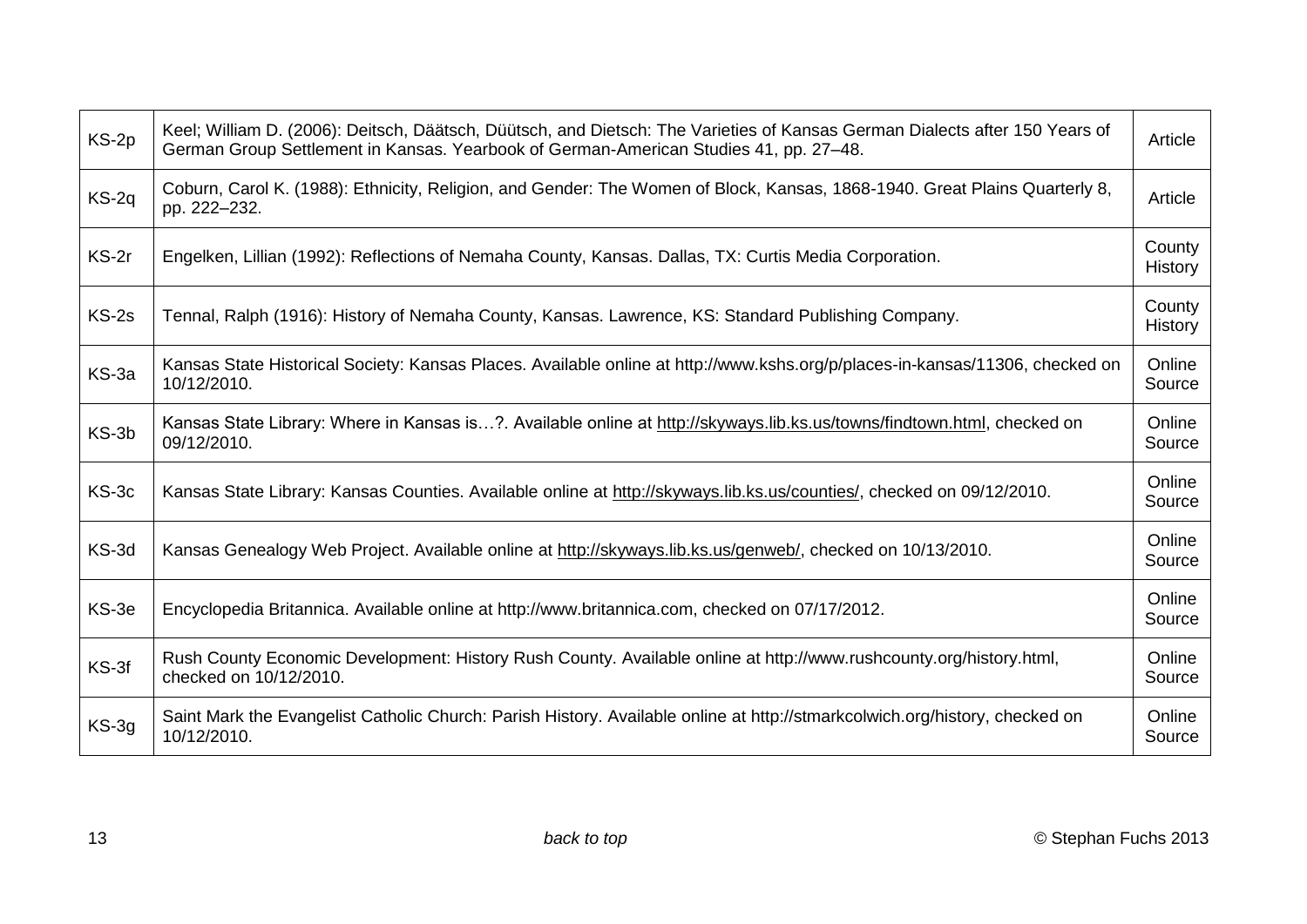<span id="page-13-0"></span>

| KS-3h   | Kansas State Historical Society; Kansas Collection of the University of Kansas: Territorial Kansas Online. Available online at<br>www.territorialkansasonline.org, checked on 10/12/2010.                                                                   | Online<br>Source |
|---------|-------------------------------------------------------------------------------------------------------------------------------------------------------------------------------------------------------------------------------------------------------------|------------------|
| KS-3i   | Mennonite Settlement Museum, Hillsboro, Kansas: A Short History of the Mennonite Immigration to Kansas. Available online at.<br>http://hillsboro-museums.com/a-short-mennonite-immigration-history.html, checked on 10/12/2010.                             | Online<br>Source |
| $KS-3j$ | History of Tipton, Kansas. Available online at http://www.tiptonkansas.com/history/index.html, checked on 10/12/2010.                                                                                                                                       | Online<br>Source |
| KS-3k   | The Golden Jubilee of German-Russian Settlements of Ellis and Rush Counties, Kansas, August 31, September 1 and 2, 1926.<br>Available online at http://skyways.lib.ks.us/ genweb/archives/ ethnic/german-russian/jubilee/index.html, checked on 10/12/2010. | Online<br>Source |

# **Michigan**

| MI-I   | Gellinek, Christian (2003): Going Dutch, Gone American. Germans Settling North America.<br>Münster: Aschendorff.      | Includes lists of German place names<br>in North America                                 |
|--------|-----------------------------------------------------------------------------------------------------------------------|------------------------------------------------------------------------------------------|
| MI-II  | Tolzmann, Don Heinrich (2000): The German-American Experience. Amherst, NY: Humanity<br>Books.                        | Includes a basic list of German place<br>names in the United States (in the<br>Appendix) |
| MI-III | United States Geological Survey: Geographic Names Information System. Available online at<br>http://geonames.usgs.gov | Provides basic information on US<br>geographic names                                     |
| MI-C   | United States Census Bureau: Federal Census 1860-1930                                                                 | Accessed via Heritage Quest Online<br>(http://www.heritagequestonline.com)               |

| $MI-1$ | Romig, Walter (1986): Michigan Place Names. Detroit, MI: Wayne State University Press.                                              | <b>Book</b> |
|--------|-------------------------------------------------------------------------------------------------------------------------------------|-------------|
| $MI-2$ | Sallet, Richard (1974): Russian-German Settlements in the United States. Fargo, ND: North Dakota Institute for Regional<br>Studies. | <b>Book</b> |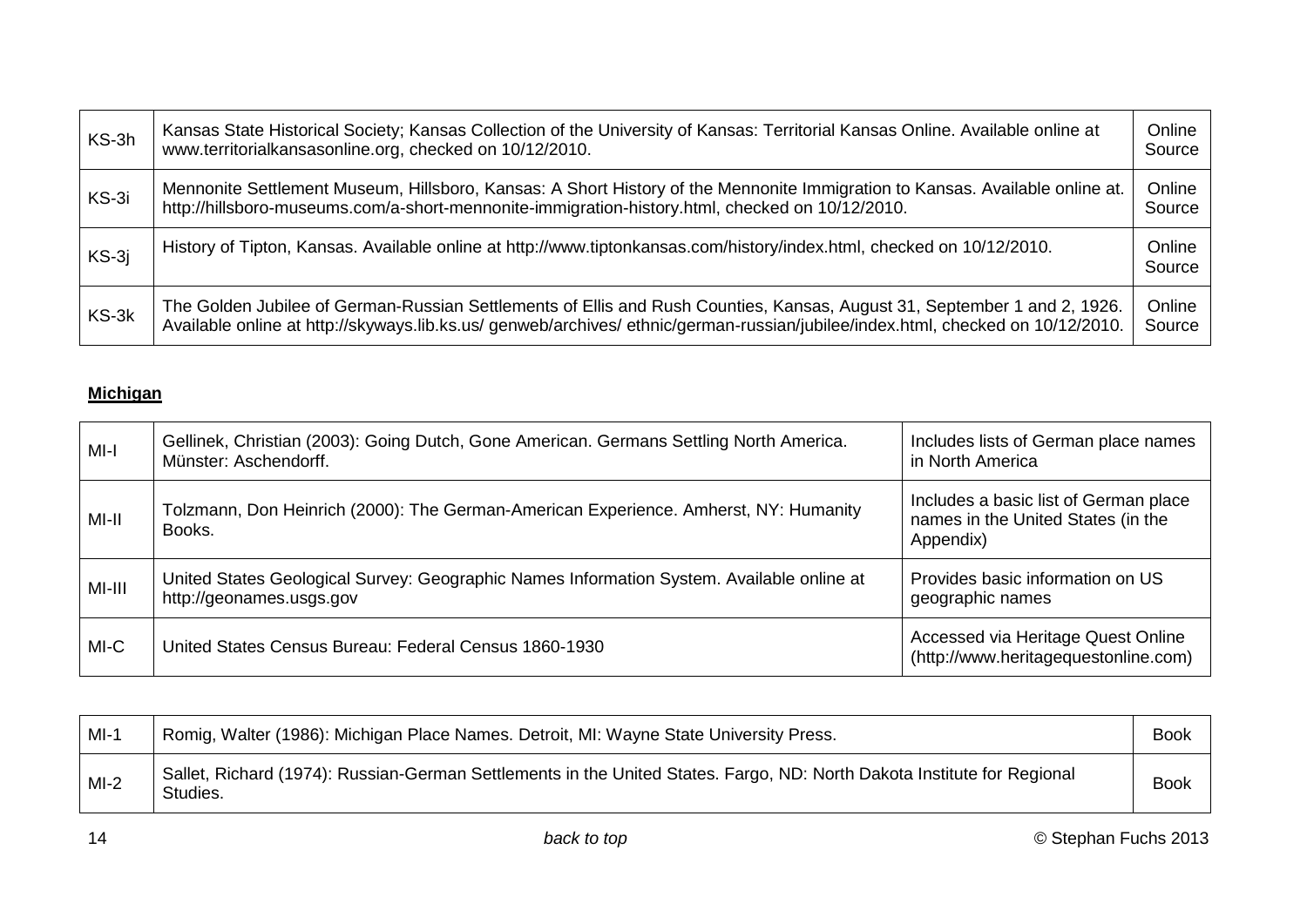| MI-3a   | Frankenmuth Chamber of Commerce and Convention and Visitors Bureau: The Making of Frankenmuth. Available online at<br>http://www.frankenmuth.org/aboutus/history, checked on 05/03/2010. | Online<br>Source  |
|---------|------------------------------------------------------------------------------------------------------------------------------------------------------------------------------------------|-------------------|
| $MI-3b$ | Macomb County, Michigan: Historical Commission. Available online at<br>http://www.macombcountymi.gov/historicalcommission/HistoryTales.htm#4, checked on 05/03/2010.                     | Online<br>Source  |
| MI-3c   | The City of Frankfort, Michigan: History. Available online at http://www.frankfortmich.com/ history.html, checked on 05/03/2010.                                                         | Online<br>Source  |
| MI-3d   | Encyclopedia Britannica. Available online at http://www.britannica.com, checked on 07/17/2012.                                                                                           | Online<br>Source  |
| MI-3e   | Hermansville, Michigan - IXL Historical Museum: Town History. Available online at<br>http://www.hermansville.com/IXLMuseum/Pages/History.htm, checked on 10/15/2010.                     | Online<br>Source  |
| MI-4a   | Gansser, Augustus H. (1905): History of Bay County, Michigan and Representative Citizens. Chicago, IL: Richmond-Arnold<br>Publishing Company.                                            | County<br>History |
| MI-4b   | Charles C. Chapman and Company (1881): History of Saginaw County, Michigan. Chicago, IL.                                                                                                 | County<br>History |
| $MI-4c$ | Branch, Elam E. (1916): History of Ionia County, Michigan: Her People, Industries, and Institutions. Indianapolis, IN: B.F.<br>Bowen and Company Publishers.                             | County<br>History |
| $MI-4d$ | Chapman Brothers (1884): Portrait and Biographical Album of Sanilac County, Michigan. Chicago, IL.                                                                                       | County<br>History |
| MI-4e   | M.A. Leeson and Company (1882): History of Macomb County, Michigan. Chicago, IL.                                                                                                         | County<br>History |
| $MI-4f$ | Wing, Talcott E. (1890): History of Monroe County, Michigan. New York City, NY: Munsell and Company Publishers.                                                                          | County<br>History |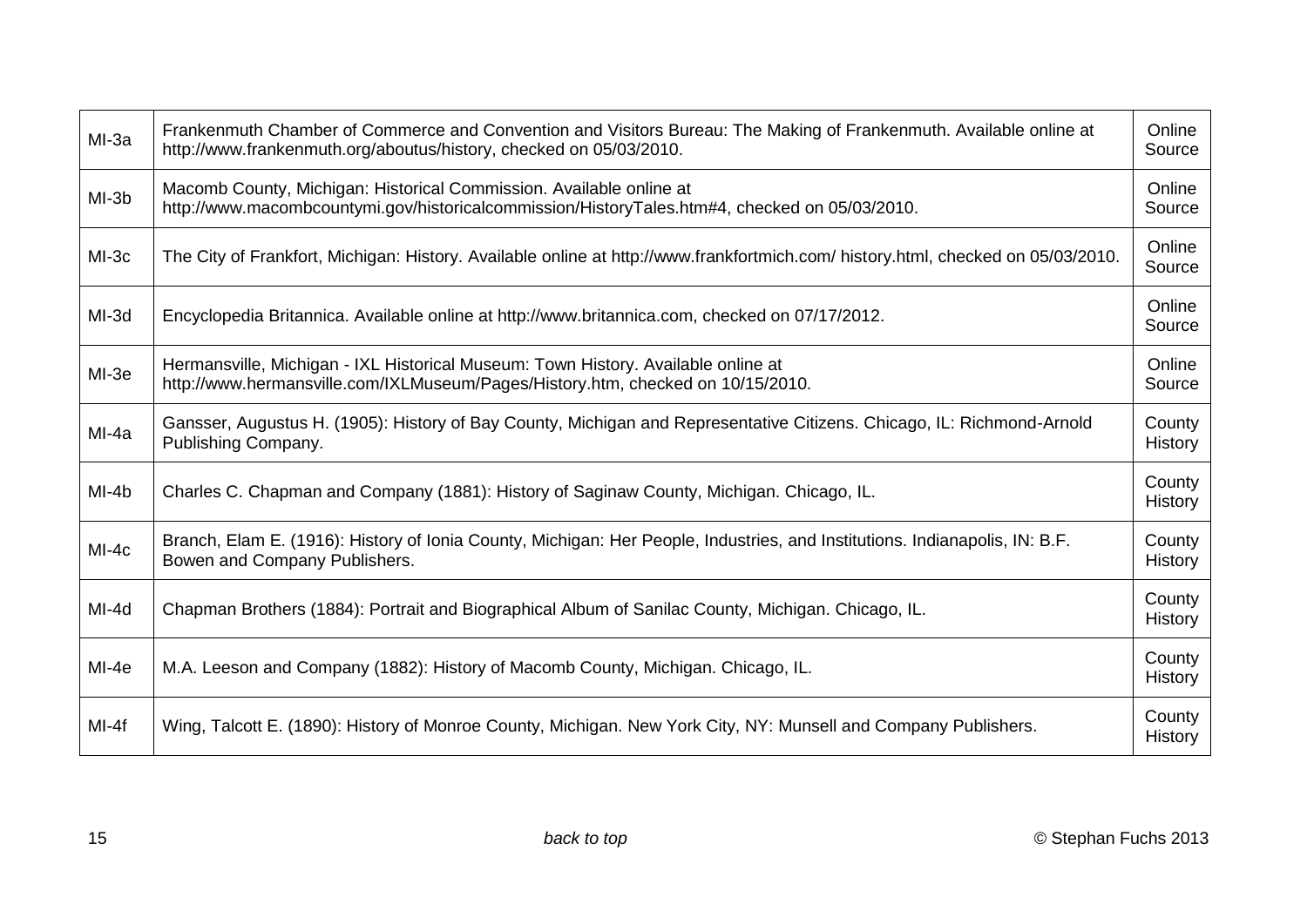<span id="page-15-0"></span>

| $MI-4g$ | Sprague, Elvin L.; Smith, Mrs. George N. (1903): Sprague's History of Grand Traverse and Leelanaw Counties, Michigan.<br>Indianapolis, IN: B.F. Bowen and Company Publishers.     | County<br>History |
|---------|-----------------------------------------------------------------------------------------------------------------------------------------------------------------------------------|-------------------|
| MI-4h   | Chapman Brothers (1883): Portrait and Biographical Album, Mecosta County, Michigan. Chicago, IL.                                                                                  | County<br>History |
| $MI-5$  | Pohlmann, Cornelia (2002): Die Auswanderung aus dem Herzogtum Braunschweig im Kräftespiel staatliche Einflussnahme<br>und öffentlicher Resonanz 1720-1897. Stuttgart: F. Steiner. | <b>Book</b>       |

#### **Minnesota**

| MN-I   | Gellinek, Christian (2003): Going Dutch, Gone American. Germans Settling North America.<br>Münster: Aschendorff.      | Includes lists of German place names<br>in North America                                 |
|--------|-----------------------------------------------------------------------------------------------------------------------|------------------------------------------------------------------------------------------|
| MN-II  | Tolzmann, Don Heinrich (2000): The German-American Experience. Amherst, NY: Humanity<br>Books.                        | Includes a basic list of German place<br>names in the United States (in the<br>Appendix) |
| MN-III | United States Geological Survey: Geographic Names Information System. Available online at<br>http://geonames.usgs.gov | Provides basic information on US<br>geographic names                                     |
| MN-C   | United States Census Bureau: Federal Census 1860-1930                                                                 | Accessed via Heritage Quest Online<br>(http://www.heritagequestonline.com)               |

| $MN-1$ | Rippley, LaVern J.; Schmeissner, Rainer (1989): German Place Names in Minnesota. Northfield, MN: Saint Olaf College Press.          | <b>Book</b> |
|--------|-------------------------------------------------------------------------------------------------------------------------------------|-------------|
| $MN-2$ | Sallet, Richard (1974): Russian-German Settlements in the United States. Fargo, ND: North Dakota Institute for Regional<br>Studies. | <b>Book</b> |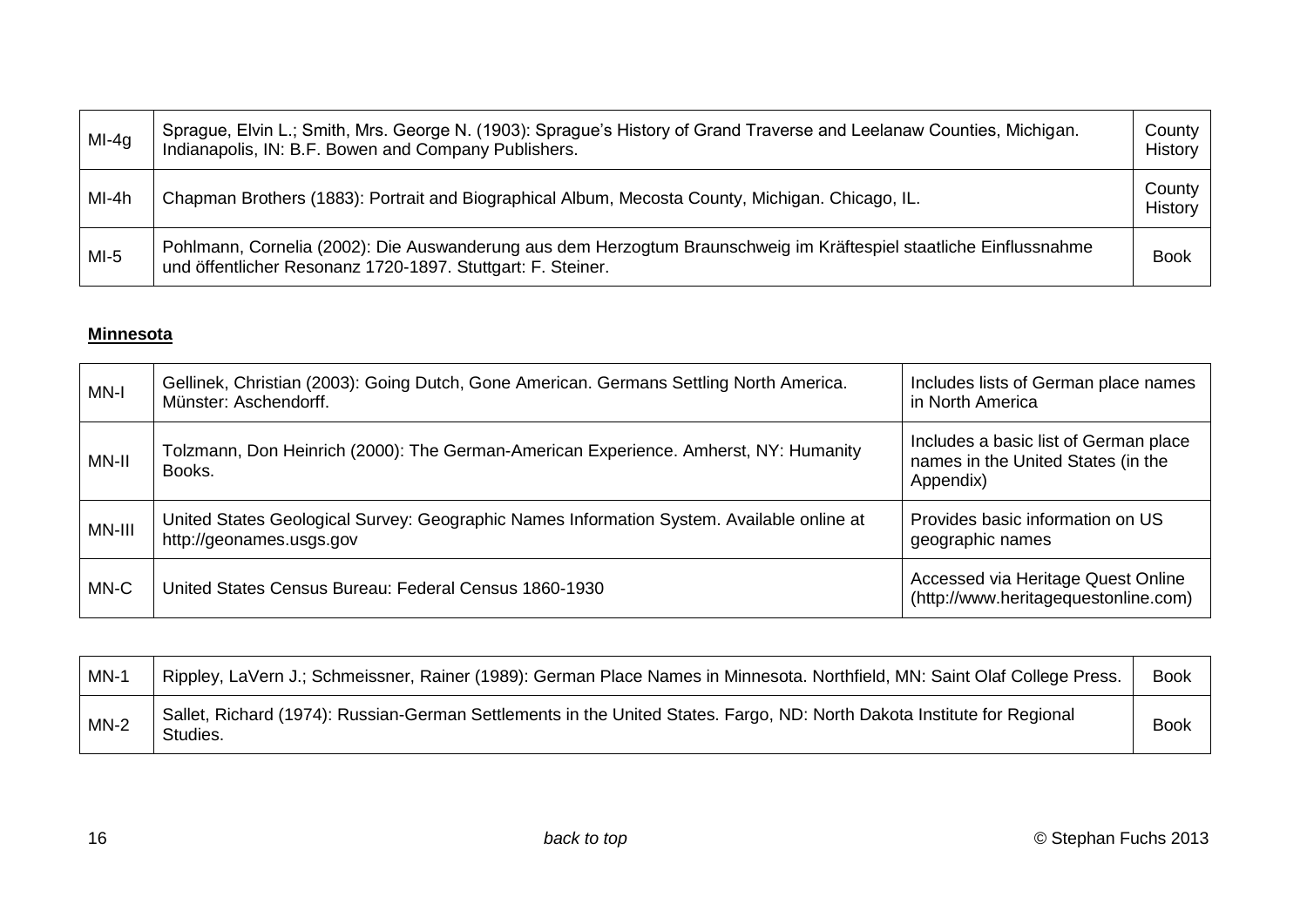| $MN-3$  | Upham, Warren (2001): Minnesota Place Names. A Geographical Encyclopedia. Third Edition. Revised and Enlarged.<br>Minnesota Historical Society Press. Also available online at: http://mnplaces.mnhs.org/upham/ |                   |
|---------|-----------------------------------------------------------------------------------------------------------------------------------------------------------------------------------------------------------------|-------------------|
| MN-4a   | City of Pierz: History of Pierz. Available online at http://www.pierzmn.org/index.asp?Type=B_BASIC&SEC={A5DBE2CB-8C5E-<br>41EB-8C1C-A611FF5D86BD}, checked on 10/15/2010.                                       | Online<br>Source  |
| MN-4b   | City of Hibbing, Minnesota: Tourism & History. Available online at http://www.hibbing.mn.us/<br>index.asp?Type=B_LIST&SEC={0BA3C178-6F53-4831-B739-0315936323C6}, checked on 10/15/2010.                        | Online<br>Source  |
| $MN-4c$ | New Prague Chamber of Commerce: History of New Prague, MN. Available online at http://www.newprague.com/history/,<br>checked on 10/15/2010.                                                                     | Online<br>Source  |
| MN-4d   | City of Albertville: Origin of Albertville. Available online at http://www.ci.albertville.mn.us/, checked on 1015//2010.                                                                                        | Online<br>Source  |
| MN-4e   | Dakota County Historical Society: Historic Sites - New Trier, Available online at<br>http://www.dakotahistory.org/county/newtrier.asp, checked on 10/15/2010.                                                   | Online<br>Source  |
| MN-4f   | Saint Michael Historical Society: Immigrants. Available online at http://www.stmhistsoc.org/ index.php/research/immigrants,<br>checked on 10/15/2010.                                                           | Online<br>Source  |
| $MN-5$  | Fuller, Clara K. (1915): History of Morrison and Todd Counties Minnesota: Their People, Industries, and Institutions.<br>Indianapolis, IN: B.F. Bowen and Company Publishers.                                   | County<br>History |
| $MN-6$  | Morgan, Bill (2010): History Column: Saint Joseph Church Stands Test of Time. Saint Cloud Times, 02/20/2010. Available<br>online at http://www.sctimes.com/, checked on 10/15/2010.                             | Article           |
| $MN-7$  | Mitchell, William B. (1915): History of Stearns County Minnesota. Chicago, IL: H.C. Cooper Jr. and Company.                                                                                                     | County<br>History |
| $MN-8$  | Kennedy, John P. (1860): Memoirs of the Life of William Wirt: Attorney-General of the United States. Philadelphia, PA: J.B.<br>Lippincott and Company.                                                          | <b>Book</b>       |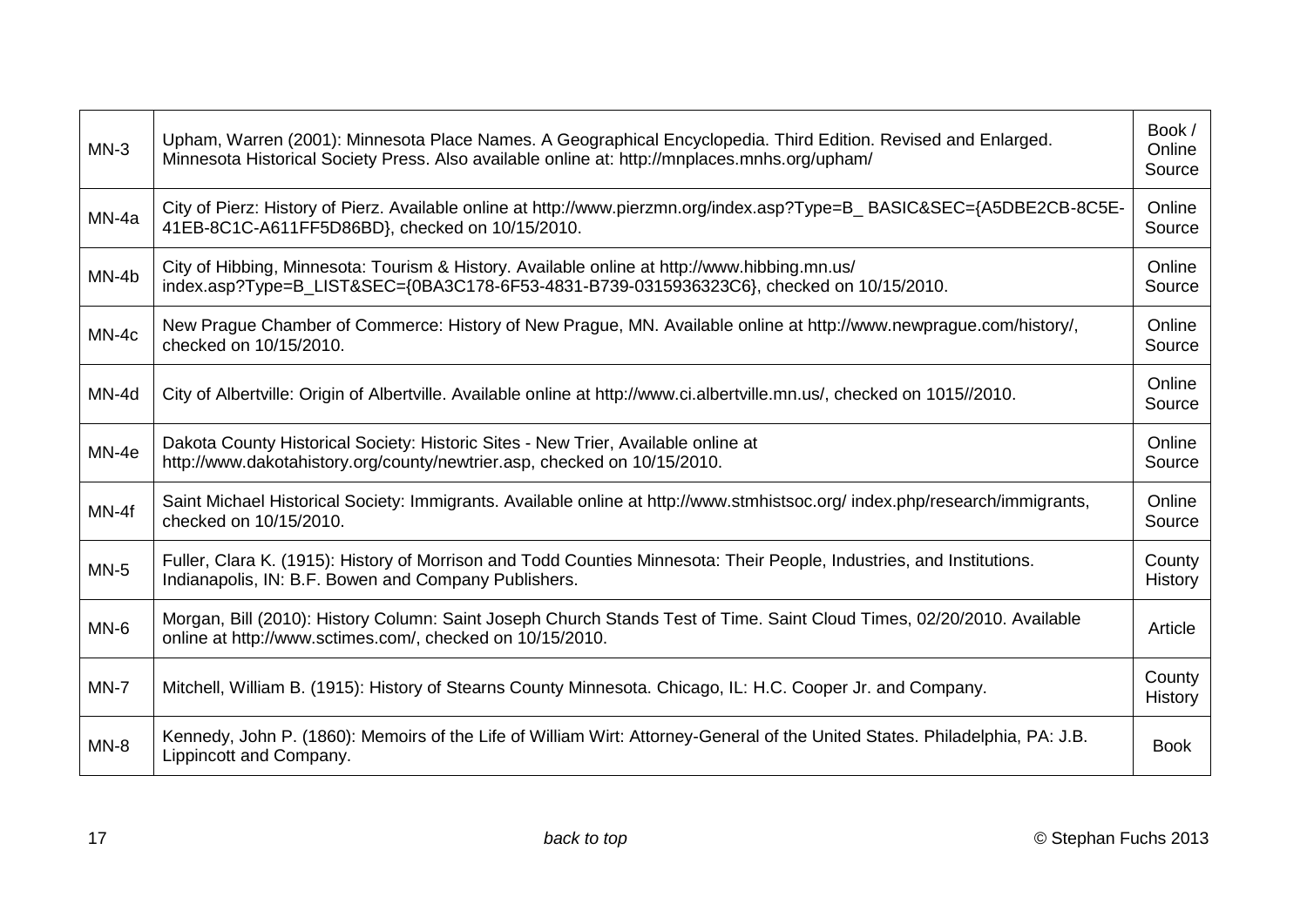<span id="page-17-0"></span>

| $MN-9$       | Hoverson, Doug (2007): Land of Amber Waters. The History of Brewing in Minnesota. Minneapolis, MN: University of<br>Minnesota Press.                    | <b>Book</b> |
|--------------|---------------------------------------------------------------------------------------------------------------------------------------------------------|-------------|
| MN-10        | Zahler, Bob (2009): Faith, Family and Farming - A History of Saint Michael, Minnesota. Saint Michael, MN.                                               | <b>Book</b> |
| <b>MN-11</b> | Callary, Edward (2009): Place Names of Illinois. Urbana, IL: University of Illinois Press.                                                              | <b>Book</b> |
| <b>MN-12</b> | June D. Holmquist (Ed.): They Chose Minnesota. A Survey of the State's Ethnic Groups. Saint Paul, MN: The Minnesota<br><b>Historical Society Press.</b> | <b>Book</b> |

#### **Missouri**

| MO-I   | Gellinek, Christian (2003): Going Dutch, Gone American. Germans Settling North America.<br>Münster: Aschendorff.      | Includes lists of German place names<br>in North America                                 |
|--------|-----------------------------------------------------------------------------------------------------------------------|------------------------------------------------------------------------------------------|
| MO-II  | Tolzmann, Don Heinrich (2000): The German-American Experience. Amherst, NY: Humanity<br>Books.                        | Includes a basic list of German place<br>names in the United States (in the<br>Appendix) |
| MO-III | United States Geological Survey: Geographic Names Information System. Available online at<br>http://geonames.usgs.gov | Provides basic information on US<br>geographic names                                     |
| MO-C   | United States Census Bureau: Federal Census 1860-1930                                                                 | Accessed via Heritage Quest Online<br>(http://www.heritagequestonline.com)               |

| $MO-1$ | Ramsay, Robert L. (1952): Our Storehouse of Missouri Place Names. Columbia, MO: University of Missouri Press.             | <b>Book</b> |
|--------|---------------------------------------------------------------------------------------------------------------------------|-------------|
| $MO-2$ | McMillen, Margot F. (1996): A to Z Missouri: The Dictionary of Missouri Place Names. Columbia, MO: Pebble Publishing.     | <b>Book</b> |
| $MO-3$ | Leech, Esther (1933): Place Names of Six East Central Counties Of Missouri. M.A. Thesis, University of Missouri-Columbia. | <b>Book</b> |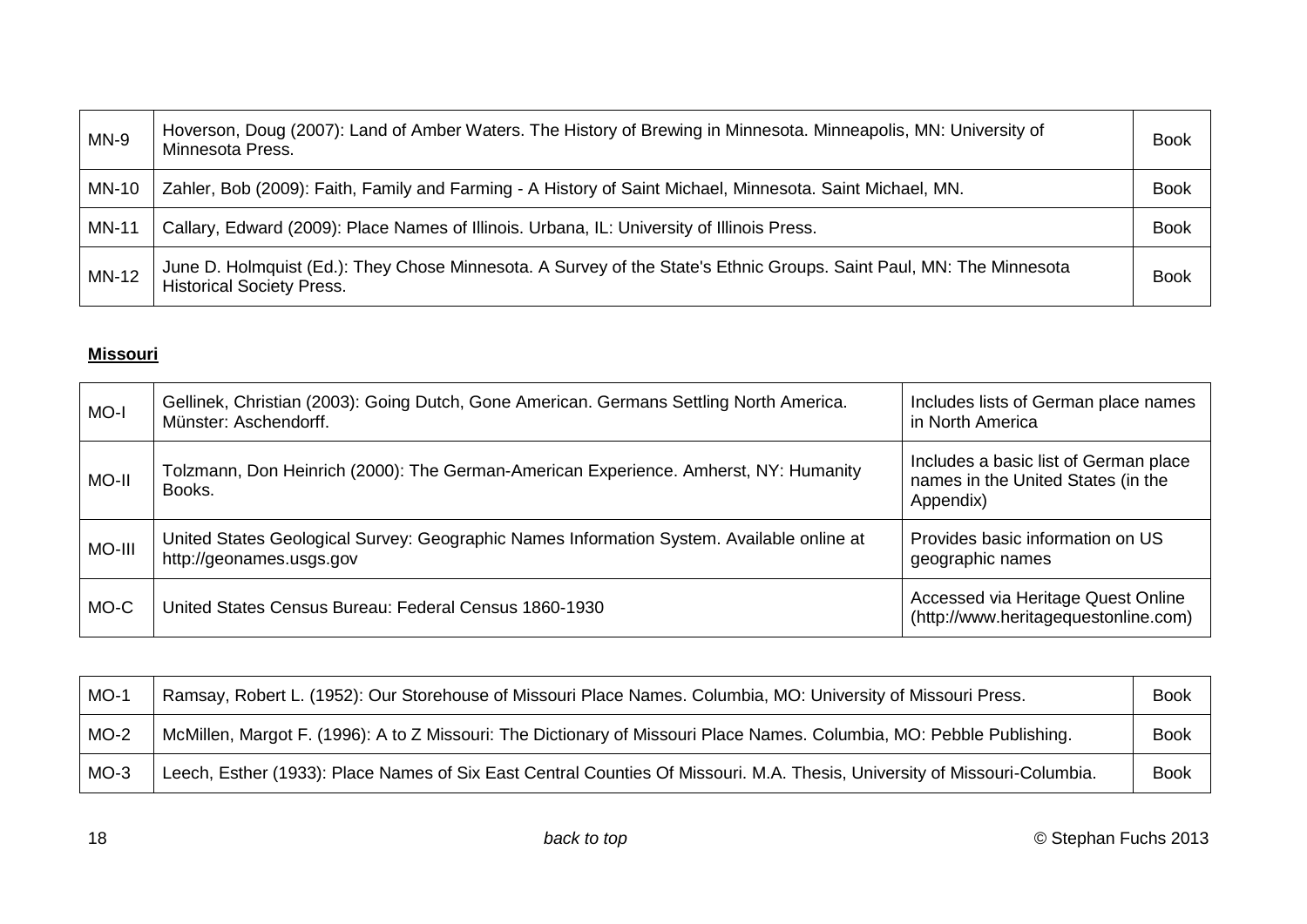| $MO-4$  | Burnett, Robyn; Luebbering, Ken (1996): German Settlement in Missouri. New Land, Old Ways. Columbia, MO: University of<br>Missouri Press.                                                                           | <b>Book</b>      |
|---------|---------------------------------------------------------------------------------------------------------------------------------------------------------------------------------------------------------------------|------------------|
| $MO-5$  | National Historical Company (1884): History of Monroe and Shelby Counties, Missouri. Saint Louis, MO: Brookhaven Press.                                                                                             | Online<br>Source |
| $MO-6$  | Rutt, Christian L. (1898): History of Buchanm County and Saint Joseph, Missouri. Saint Joseph, MO: The Saint Joseph<br>Publishing Company.                                                                          | Online<br>Source |
| MO-7a   | The State Historical Society of Missouri: Missouri Place Names, 1928-1945. Available online at<br>http://shs.umsystem.edu/manuscripts/ramsay/ramsay.html, checked on 10/19/2010.                                    | Online<br>Source |
| MO-7b   | The Oregon History Project: William Keil. Available online at http://ohs.org/education/<br>oregonhistory/historical_records/dspDocument.cfm?doc_ID=08391B91-B02D-9EF3-F33E455277BA9450, checked on<br>10/19/2010.   | Online<br>Source |
| MO-7c   | Encyclopedia Britannica. Available online at http://www.britannica.com, checked on 07/17/2012.                                                                                                                      | Online<br>Source |
| MO-7d   | Moser, Arthur P. (1979): A Directory of Towns, Villages, and Hamlets Past and Present of Gentry County, Missouri. Available<br>online at http://thelibrary.org/lochist/moser/ gentrypl.html, checked on 10/19/2010. | Online<br>Source |
| MO-7e   | The State Historical Society of Missouri: Charles F. Hinrichs (1828-1902), Papers, 1862-1902. Available online at<br>http://shs.umsystem.edu/manuscripts/invent/0335.html, checked on 10/19/2010.                   | Online<br>Source |
| MO-7f   | The City of Minden, Louisiana: History. Available online at http://www.mindenusa.com/index.php?<br>src=gendocs&ref=History&category=Main, checked on 07/26/2012.                                                    | Online<br>Source |
| $MO-7g$ | Gasconade County Historical Society: Potsdam/Pershing. Available online at,<br>http://www.gasconadecountyhistoricalsociety.com/content/towns-villages/?id=29 &locale=98, checked on 02/28/2011.                     | Online<br>Source |
| $MO-8$  | Leopard, John C.; Leopard, Buel; McCammon, Robert M.; Hillman, Mary M. (1922): History of Daviess and Gentry Counties<br>Missouri. Topeka, KS: Historical Publishing Company.                                       | Online<br>Source |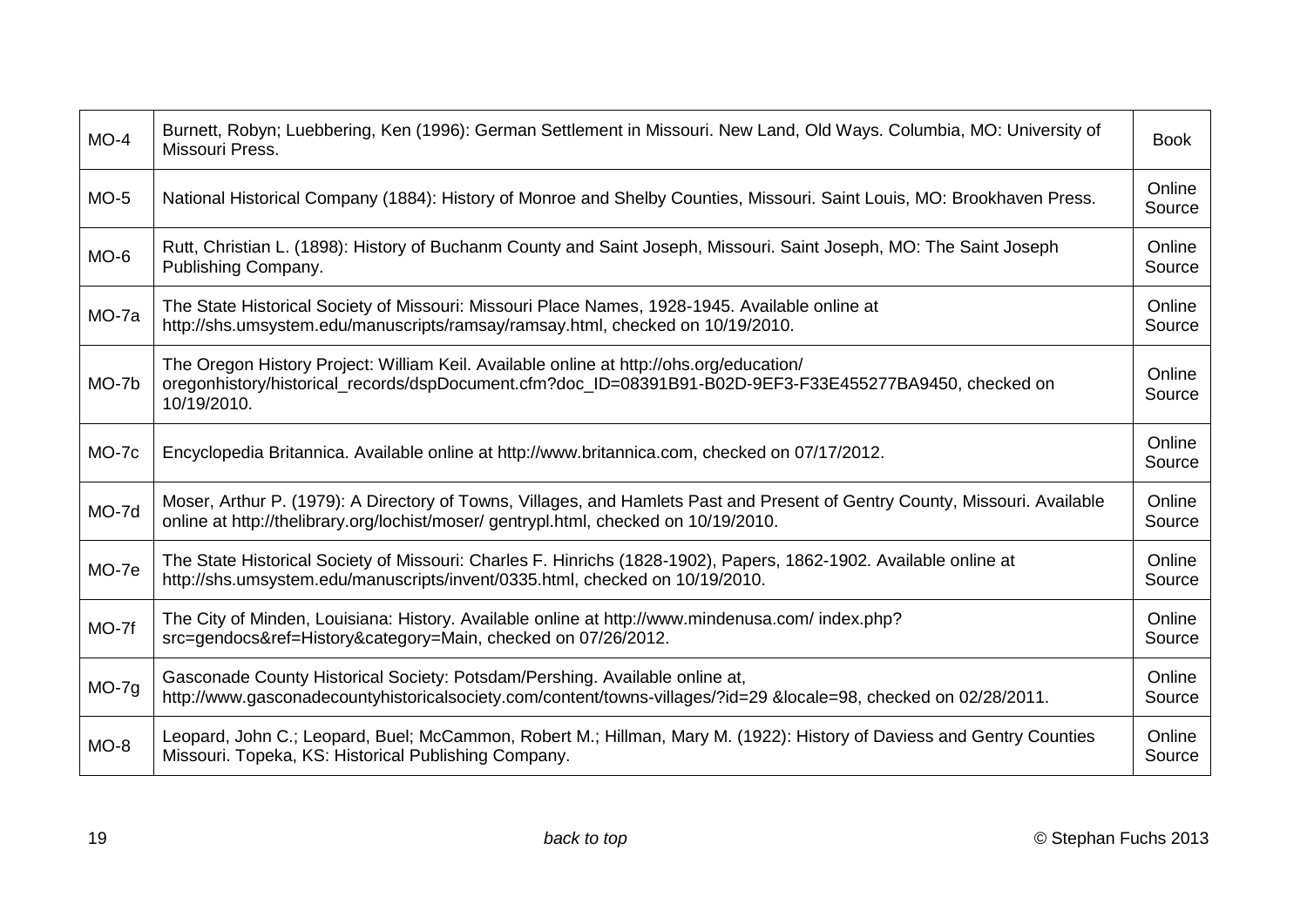<span id="page-19-0"></span>

| $MO-9$ | Lamkin, Uel W. (1919): History of Henry County, Missouri. Topeka, KS: Historical Publishing Company.                     | Online<br>Source |
|--------|--------------------------------------------------------------------------------------------------------------------------|------------------|
| MO-10  | Earngey, Bill (1995): Missouri Roadsides: The Traveler's Companion. Columbia, MO: University of Missouri Press.          | <b>Book</b>      |
| MO-11  | Gerlach, Russel L. (1976): Immigrants to the Ozarks. A Study in Ethnic Geography. Columbia, MO: Univ. of Missouri Press. | <b>Book</b>      |

# **Nebraska**

| NE-I   | Gellinek, Christian (2003): Going Dutch, Gone American. Germans Settling North America.<br>Münster: Aschendorff.      | Includes lists of German place names<br>in North America                                 |
|--------|-----------------------------------------------------------------------------------------------------------------------|------------------------------------------------------------------------------------------|
| NE-II  | Tolzmann, Don Heinrich (2000): The German-American Experience. Amherst, NY: Humanity<br>Books.                        | Includes a basic list of German place<br>names in the United States (in the<br>Appendix) |
| NE-III | United States Geological Survey: Geographic Names Information System. Available online at<br>http://geonames.usgs.gov | Provides basic information on US<br>geographic names                                     |
| NE-C   | United States Census Bureau: Federal Census 1860-1930                                                                 | Accessed via Heritage Quest Online<br>(http://www.heritagequestonline.com)               |

| $NE-1$          | Fitzpatrick, Lilian L. (1925): Nebraska Place-Names. Lincoln, NE: University of Nebraska Studies in Language, Literature, and<br>Criticism. | <b>Book</b> |
|-----------------|---------------------------------------------------------------------------------------------------------------------------------------------|-------------|
| NE <sub>2</sub> | Sallet, Richard (1974): Russian-German Settlements in the United States. Fargo, ND: North Dakota Institute for Regional<br>Studies.         | <b>Book</b> |
| $NE-3$          | Perkey, Elton A. (2003): Perkey's Nebraska Place Names. Lincoln, NE: J&L Lee Company.                                                       | <b>Book</b> |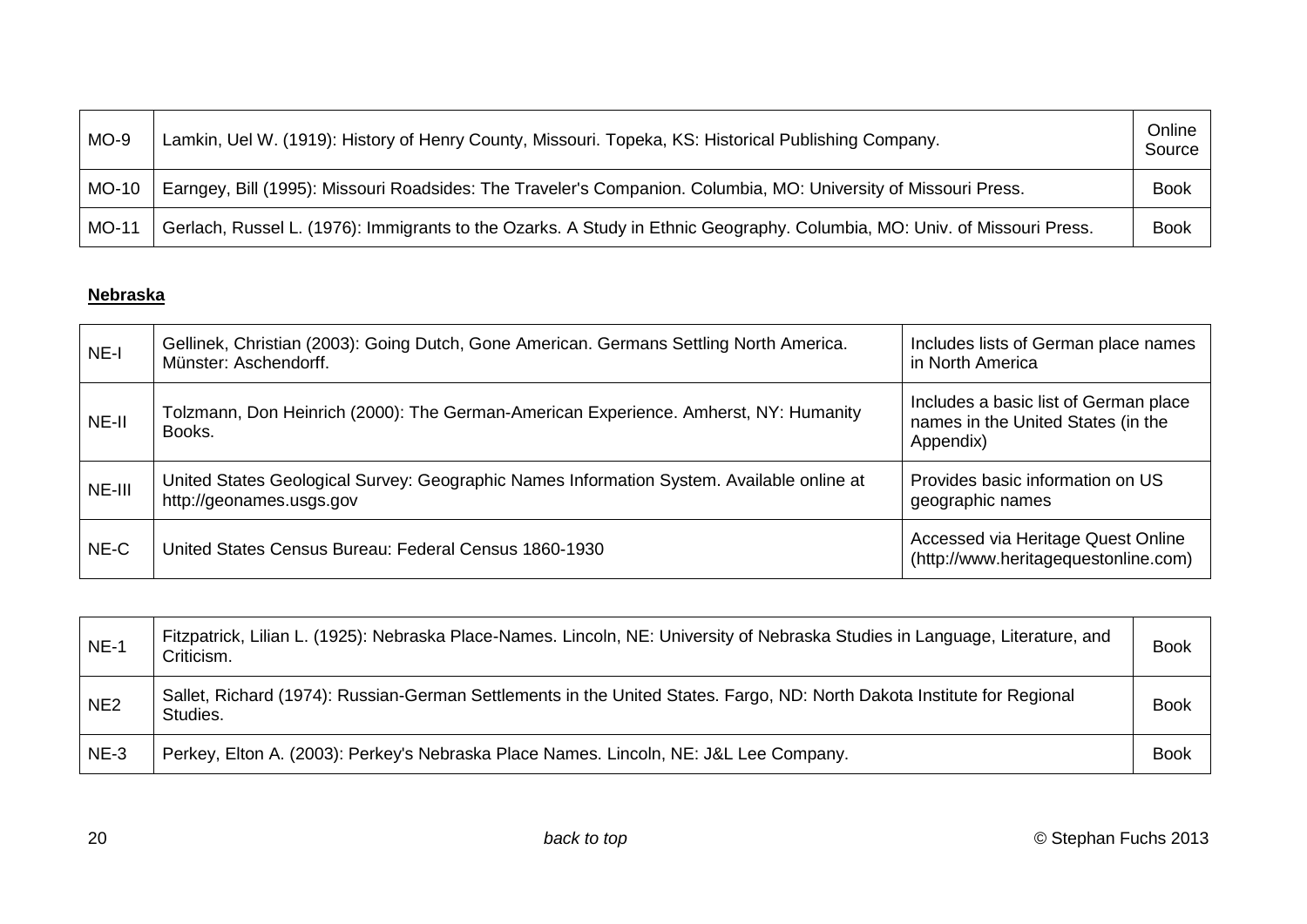| NE-4a | Adams County Nebraska Historical Society: History of Adams County. Available online at<br>http://www.adamshistory.org/index.php?option=com_content&task=blogsection&id=2&Itemid=42, checked on 10/21/2010. | Online<br>Source |
|-------|------------------------------------------------------------------------------------------------------------------------------------------------------------------------------------------------------------|------------------|
| NE-4b | University of Nebraska-Lincoln: Virtual Nebraska - NebraskaOur Towns. Available online at<br>http://www.casde.unl.edu/history/index.php, checked on 10/21/2010.                                            | Online<br>Source |
| NE-4c | City of Grand Island, Nebraska: Pioneer Spirit. Available online at http://www.grand-island.com/index.aspx?page=147, checked<br>on 10/07/2010.                                                             | Online<br>Source |
| NE-5a | Miller, Larry L. (2001): Tennessee Place Names. Bloomington, IN: Indiana University Press.                                                                                                                 | <b>Book</b>      |
| NE-5b | Andreas, Alfred T. (1882): History of the State of Nebraska. Chicago, IL: Western Historical Company.                                                                                                      | <b>Book</b>      |
| NE-5c | Schmeckpeper, Sheryl (2000): Images of America - Norfolk, Nebraska. Charleston, SC: Arcadia Publishing.                                                                                                    | <b>Book</b>      |
| NE-5d | Kucera, Vladimir (1974): Czech Churches in Nebraska. Omaha, NE: Nebraska Czechs, Inc.                                                                                                                      | <b>Book</b>      |
| NE-5e | Luebke, Frederick C. (1969): Immigrants and Politics. The Germans of Nebraska 1880-1900. Lincoln, NE: The University of<br>Nebraska Press.                                                                 | <b>Book</b>      |
| NE-5f | Rife, Janet W. (1980): Germans and German Russians in Nebraska. A Research Guide to Nebraska Ethnic Studies. Lincoln,<br>NE: Center for Great Plains Studies.                                              | <b>Book</b>      |
| NE-5g | Binder-Johnson, Hildegard (1951): The Location of German Immigrants in the Middle West. Annals of the Association of<br>American Geographers 61 (1), pp. 1-41.                                             | Article          |
| NE-5h | Aieta, Nicholas J. (2007): Frontier Settlement and Community Development in Richardson, Burt, and Platte Counties,<br>Nebraska, 1854-1870. Dissertation. University of Nebraska-Lincoln.                   | <b>Book</b>      |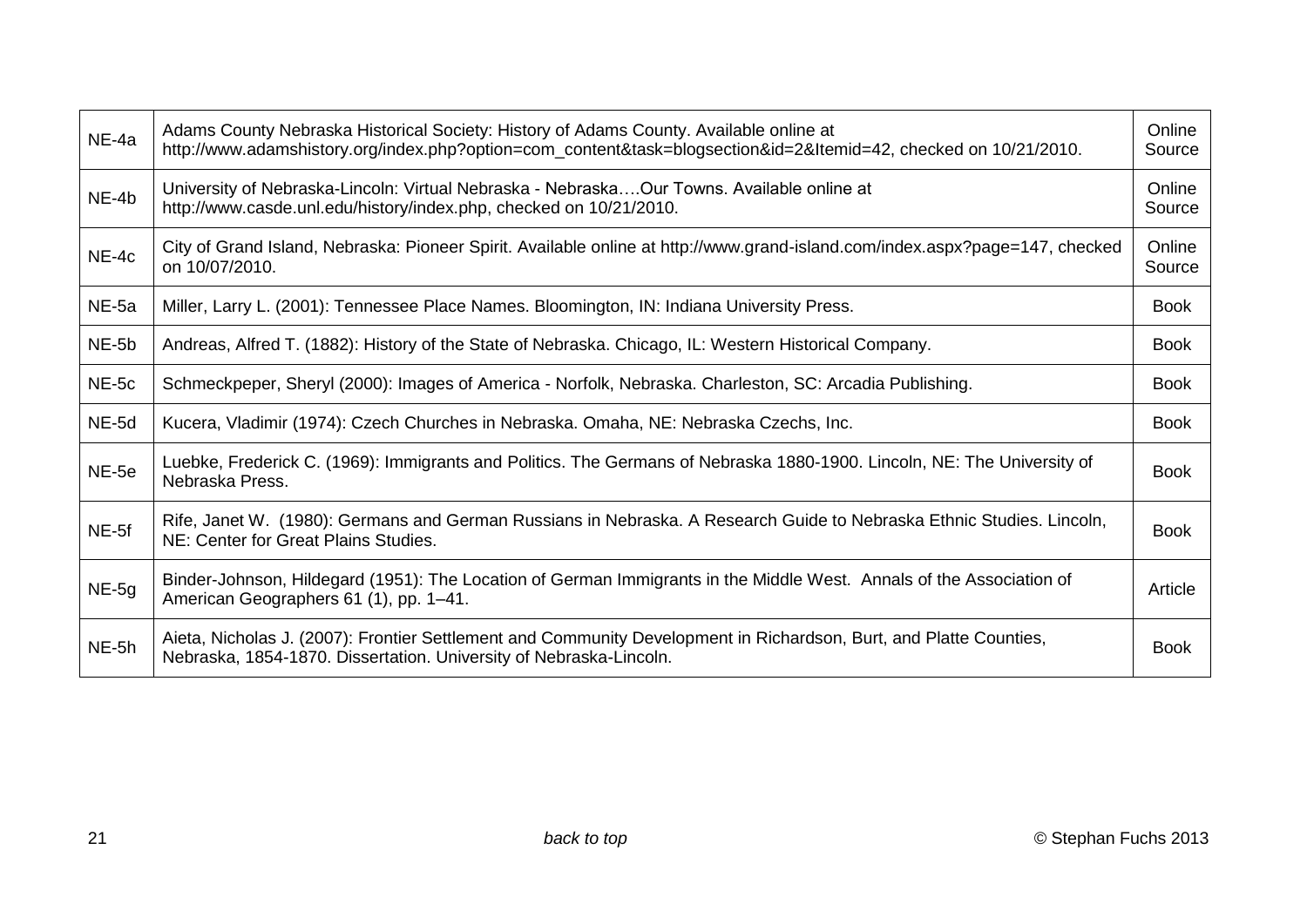### <span id="page-21-0"></span>**North Dakota**

| $ND-I$ | Gellinek, Christian (2003): Going Dutch, Gone American. Germans Settling North America.<br>Münster: Aschendorff.      | Includes lists of German place names<br>in North America                                 |
|--------|-----------------------------------------------------------------------------------------------------------------------|------------------------------------------------------------------------------------------|
| ND-II  | Tolzmann, Don Heinrich (2000): The German-American Experience. Amherst, NY: Humanity<br>Books.                        | Includes a basic list of German place<br>names in the United States (in the<br>Appendix) |
| ND-III | United States Geological Survey: Geographic Names Information System. Available online at<br>http://geonames.usgs.gov | Provides basic information on US<br>geographic names                                     |
| ND-C   | United States Census Bureau: Federal Census 1860-1930                                                                 | Accessed via Heritage Quest Online<br>(http://www.heritagequestonline.com)               |

| $ND-1$  | Wick, Douglas A. (1988): North Dakota Place Names. Bismarck, ND: Hedemarken Collectibles.                                                                                                                                               | <b>Book</b>      |
|---------|-----------------------------------------------------------------------------------------------------------------------------------------------------------------------------------------------------------------------------------------|------------------|
| $ND-2$  | Sallet, Richard (1974): Russian-German Settlements in the United States. Fargo, ND: North Dakota Institute for Regional<br>Studies.                                                                                                     |                  |
| $ND-3$  | William, Mary Ann B. (1966): Origins of North Dakota Place Names. Washburn, ND: Bismarck Tribune.                                                                                                                                       | <b>Book</b>      |
| ND-4a   | Historische Gesellschaft der Deutschen Bank e.V.: Gwinner, Artur von. Available online at<br>http://www.bankgeschichte.de/02_03_02_detail.php?id=30, checked on 10/22/2010.                                                             | Online<br>Source |
| ND-4b   | Encyclopedia Britannica. Available online at http://www.britannica.com, checked on 07/17/2012.                                                                                                                                          | Online<br>Source |
| $ND-4c$ | North Dakota State University - Germans from Russia Heritage Collection: German-Russian Houses in Western North Dakota.<br>Available online at http://library.ndsu.edu/grhc/ history_culture/arch/grhouses.html, checked on 10/22/2010. | Online<br>Source |
| ND-4d   | City of New Salem: The Saga of New Salem. Available online at http://www.newsalem-nd.com/History.html, checked on<br>10/22/2010.                                                                                                        | Online<br>Source |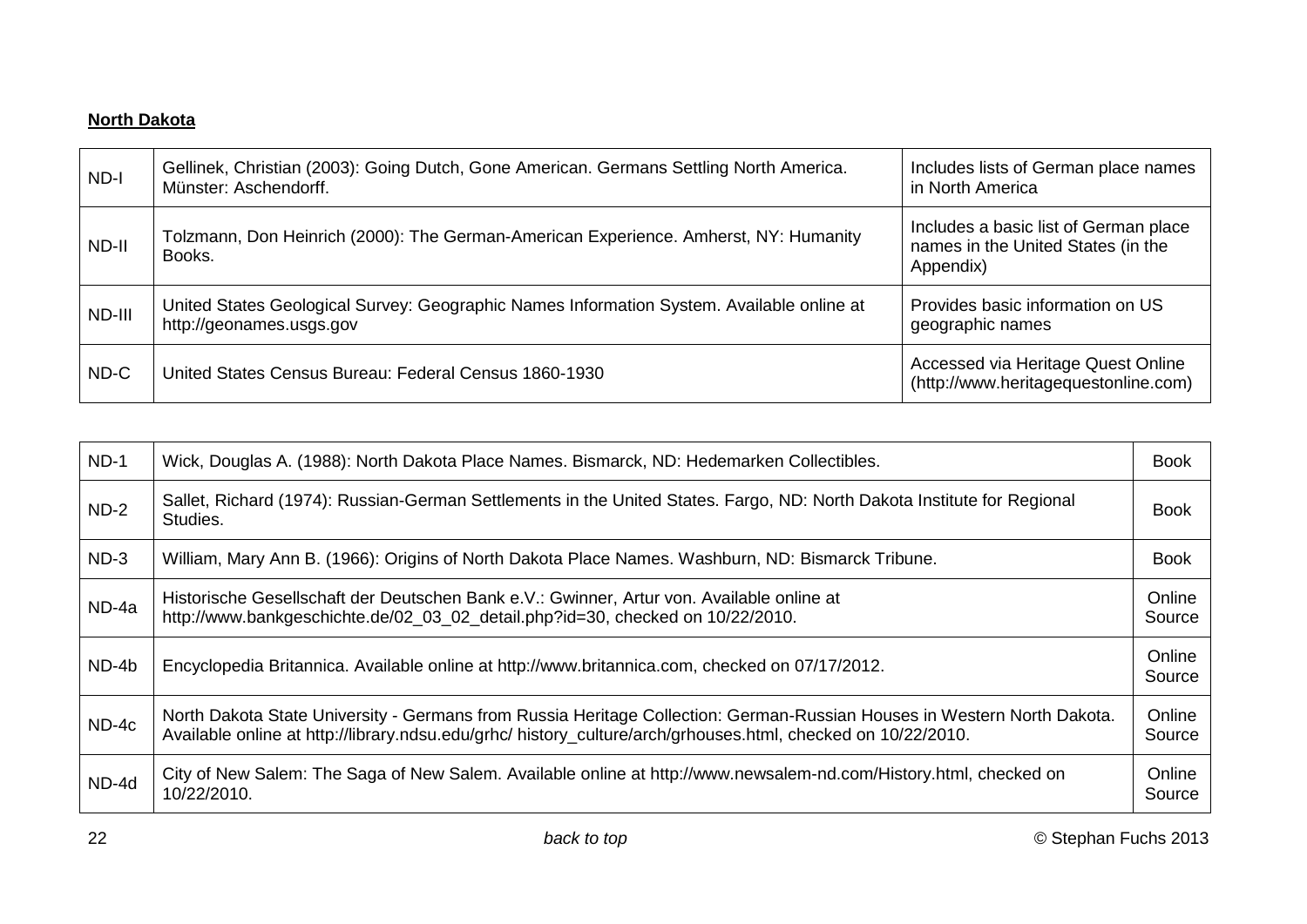<span id="page-22-0"></span>

| ND-4e  | North Dakota State University - Germans from Russia Heritage Collection: Saint Gertrude's Parish, Raleigh, North Dakota,<br>Golden Jubilee: 1913-1963. Available online at http://library.ndsu.edu/grhc/order/nd_sd/raleigh.html, checked on 10/24/2010. | Online<br>Source |
|--------|----------------------------------------------------------------------------------------------------------------------------------------------------------------------------------------------------------------------------------------------------------|------------------|
| $ND-5$ | Baum, L. Frank; Koupal, Nancy T. (1999): Our Landlady. Lawrence, KS: University of Nebraska Press.                                                                                                                                                       | <b>Book</b>      |

# **Ohio**

| OH-I   | Gellinek, Christian (2003): Going Dutch, Gone American. Germans Settling North America.<br>Münster: Aschendorff.      | Includes lists of German place names<br>in North America                                 |
|--------|-----------------------------------------------------------------------------------------------------------------------|------------------------------------------------------------------------------------------|
| OH-II  | Tolzmann, Don Heinrich (2000): The German-American Experience. Amherst, NY: Humanity<br>Books.                        | Includes a basic list of German place<br>names in the United States (in the<br>Appendix) |
| OH-III | United States Geological Survey: Geographic Names Information System. Available online at<br>http://geonames.usgs.gov | Provides basic information on US<br>geographic names                                     |
| OH-C   | United States Census Bureau: Federal Census 1860-1930                                                                 | Accessed via Heritage Quest Online<br>(http://www.heritagequestonline.com)               |

| OH-1   | Miller, Larry L. (1996): Ohio Place Names. Bloomington, IN: Indiana University Press.                                               | <b>Book</b> |
|--------|-------------------------------------------------------------------------------------------------------------------------------------|-------------|
| $OH-2$ | Sallet, Richard (1974): Russian-German Settlements in the United States. Fargo, ND: North Dakota Institute for Regional<br>Studies. | <b>Book</b> |
| $OH-3$ | Overman, William D. (1951): Ohio Town Names. Akron, OH: Atlantic Press.                                                             | <b>Book</b> |
| OH-4   | Tolzmann, Don Heinrich (2002): Ohio's German Heritage. Bowie, MD: Heritage Books, Inc.                                              | <b>Book</b> |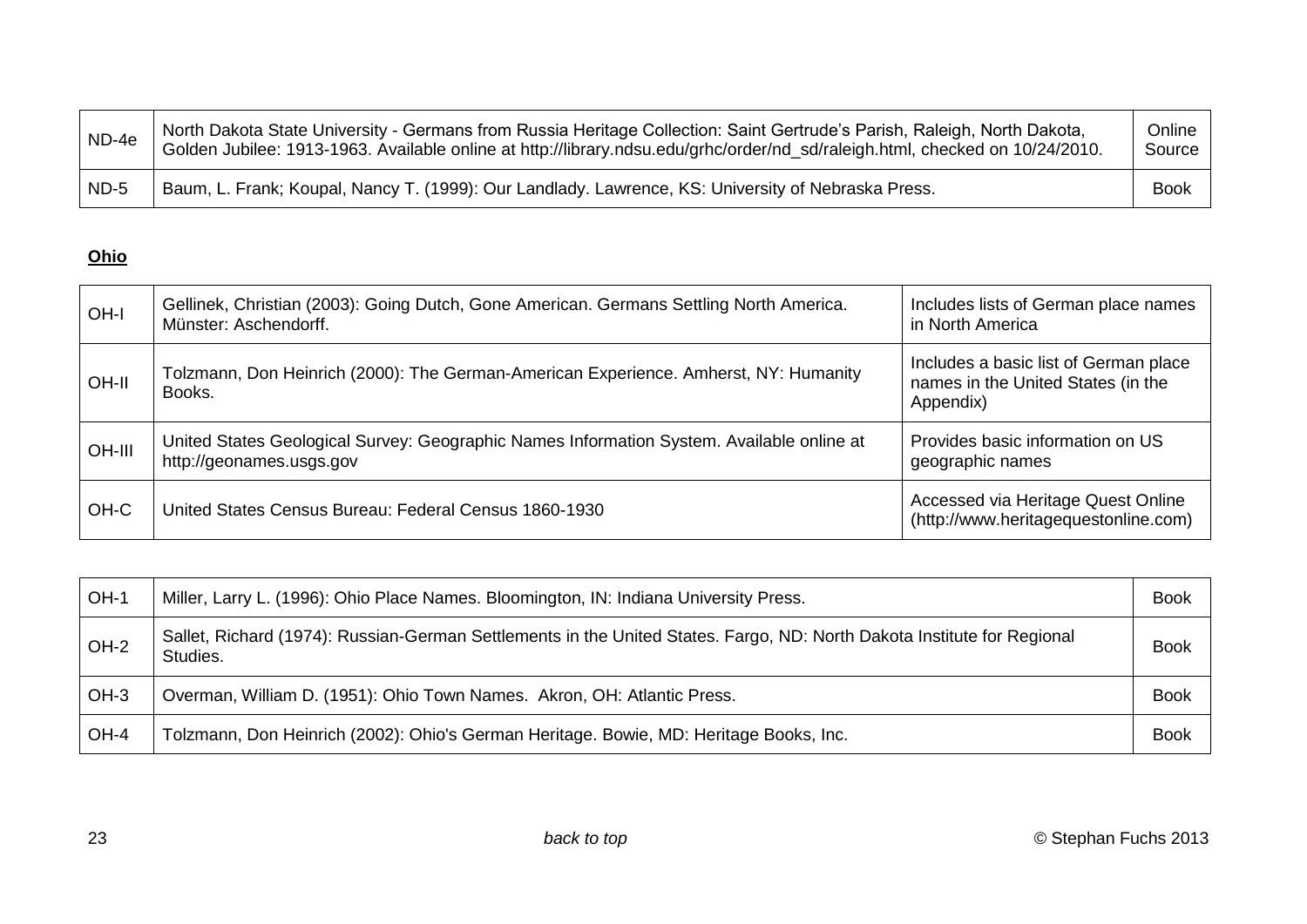| OH-5  | Aengenvoort, Anne (1999): Migration, Siedlungsbildung, Akkulturation: die Auswanderung Nordwestdeutscher nach Ohio,<br>1830-1914. Stuttgart: F. Steiner.                                                          | <b>Book</b>      |
|-------|-------------------------------------------------------------------------------------------------------------------------------------------------------------------------------------------------------------------|------------------|
| OH-6a | Electronic Oberlin Group: Jean Frederic Oberlin, 1740-1826. Available online at http://www.oberlin.edu/external/EOG/OYTT-<br>images/JFO.html, checked on 10/22/2010.                                              | Online<br>Source |
| OH-6b | Encyclopedia Britannica. Available online at http://www.britannica.com, checked on 07/17/2012.                                                                                                                    | Online<br>Source |
| OH-6c | The Ohio Historical Society: Zoar Village. Available online at http://ohsweb.ohiohistory.org/places/ne10/, checked on<br>10/22/2010.                                                                              | Online<br>Source |
| OH-6d | The Ohio Historical Society: Ohio Central - An Online Encyclopedia of Ohio History. Available online at<br>http://www.ohiohistorycentral.org/index.php, checked on 07/28/2012.                                    | Online<br>Source |
| OH-6e | Beavercreek Township - Greene County, Ohio: Township History. Available online at<br>http://www.beavercreektownship.org/node/17, checked on 08/22/2010.                                                           | Online<br>Source |
| OH-6f | Marion Community Development Organization: Land of the Cross Tipped Churches - A Historic Region of West-Central Ohio.<br>Available online at http://www.grandlake.net/ lctc/history.html, checked on 08/22/2010. | Online<br>Source |
| OH-6g | Marion Communities. Available online at http://www.marioncommunities.com/towns/ mariastein.html, checked on 08/22/2010.                                                                                           | Online<br>Source |
| OH-6h | The Ohio Historical Society: Remarkable Ohio. Available online at http://www.remarkableohio.org, checked on 07/28/2012.                                                                                           | Online<br>Source |
| OH-6i | Germantown Ohio: History. Available online at http://germantown.oh.us/?page_id=418, checked on 10/22/2010.                                                                                                        | Online<br>Source |
| OH-6j | The Village of Sugarcreek: A Brief History of Sugarcreek. Available online at http://www.villageofsugarcreek.com/history/,<br>checked on 10/22/2010.                                                              | Online<br>Source |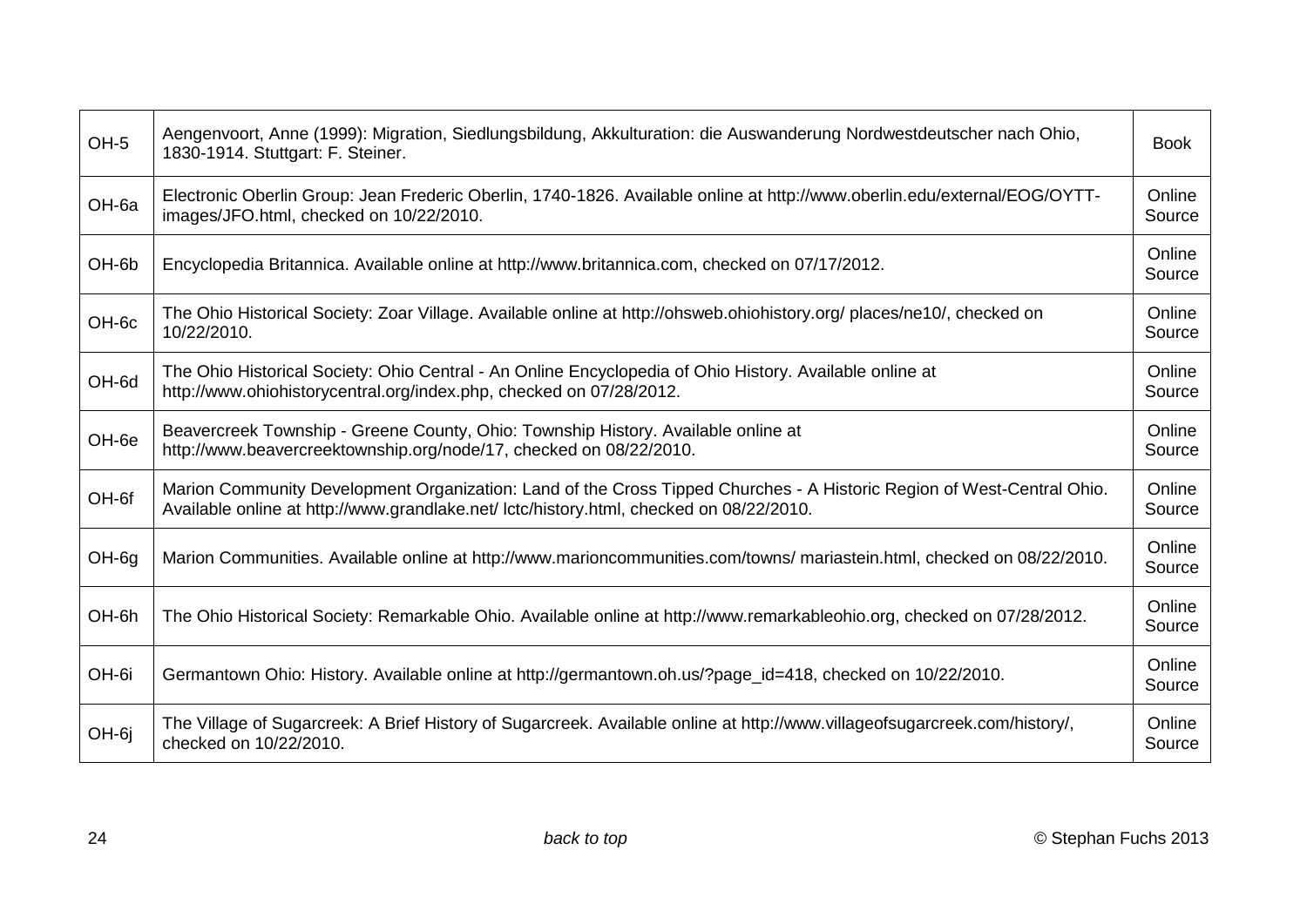| OH-6k | The Village of Delphos: History. Available online at http://www.cityofdelphos.com/about-delphos/history, checked on<br>10/22/2010.                                                                                           | Online<br>Source  |
|-------|------------------------------------------------------------------------------------------------------------------------------------------------------------------------------------------------------------------------------|-------------------|
| OH-6I | Baltimore, Ohio: Baltimore in a Blink. Available online at http://www.baltimoreohio.org/ history.htm, checked on 10/22/2010.                                                                                                 | Online<br>Source  |
| OH-6m | Case Western Reserve University; Western Reserve Historical Society: The Encyclopedia of Cleveland History. Available<br>online at http://ech.case.edu/index.html, checked on 08/18/2010.                                    | Online<br>Source  |
| OH-6n | The Village of Ottoville: Welcome to Ottoville. Available online at http://www.villageofottoville.org/index.htm, checked on<br>08/26/2010.                                                                                   | Online<br>Source  |
| OH-60 | Fort Loramie Historical Association: Fort Loramie History: Articles. Available online at<br>http://www.fortloramiehistory.com/history/articles.html, checked on 09/03/2010.                                                  | Online<br>Source  |
| OH-6p | Fort Loramie Chamber of Commerce: History of Fort Loramie. Available online at http://www.fortloramiechamber.com/history,<br>checked on 09/03/2010.                                                                          | Online<br>Source  |
| OH-6q | The Ohio Historical Society: Online Collection Catalogue. Available online at<br>http://web2.ohiohistory.org/ipac20/ipac.jsp?session=1J4X4783142S4.115&profile=allsoc&menu=alpha&ts=1343478314671,<br>checked on 09/07/2010. | Online<br>Source  |
| OH-6r | Rittman Chamber of Commerce: History of Rittman. Available online at<br>http://www.rittmanchamber.com/aboutrittman/history.php, checked on 09/10/2010.                                                                       | Online<br>Source  |
| OH-6s | Bremen, Ohio: Bremen History. Available online at http://www.bremenvillage.com/ history.shtml, checked on 10/26/2010.                                                                                                        | Online<br>Source  |
| OH-7a | Drury, Augustus W. (1909): History of the City of Dayton and Montgomery County, Ohio. Chicago, IL: S.J. Clarke Publishing<br>Company.                                                                                        | County<br>History |
| OH-7b | Perrin, William H. (1881): History of Stark County, Ohio. Chicago, IL: Baskin and Battey Historical Publishers.                                                                                                              | County<br>History |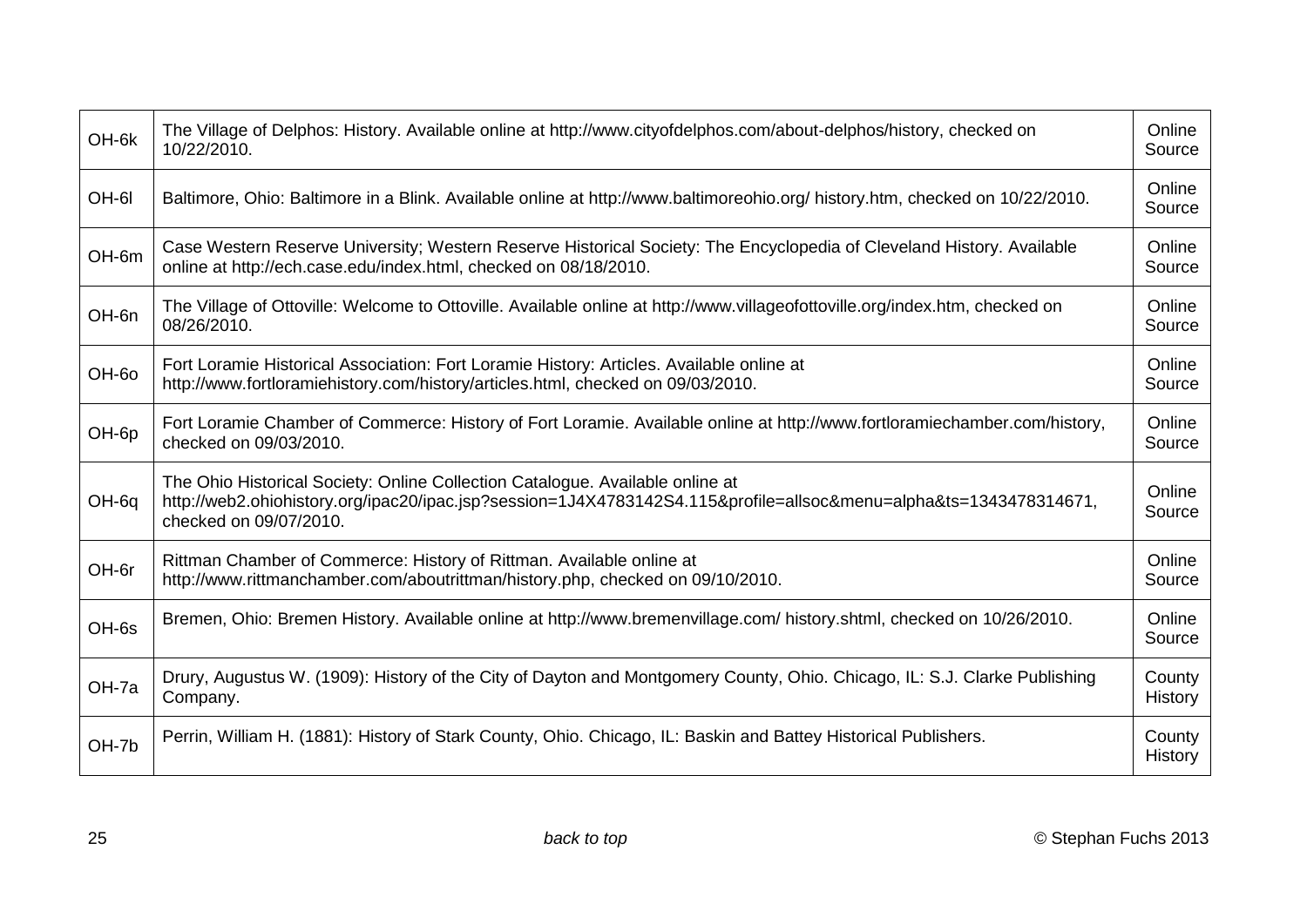| OH-7c        | Everhart, J.F.; Graham, Albert A. (1848): History of Muskingum County, Ohio. Columbus, OH: J.F. Everhart and Company.                                                  | County<br>History        |
|--------------|------------------------------------------------------------------------------------------------------------------------------------------------------------------------|--------------------------|
| OH-7d        | Williams Brothers (1879): History of Lorain County, Ohio. Philadelphia, PA.                                                                                            | County<br>History        |
| OH-7e        | Wright, G. Frederick (1916): A Standard History of Lorain County, Ohio. Chicago, IL: The Lewis Publishing Company.                                                     | County<br><b>History</b> |
| OH-7f        | Hitchcock, A.B.C. (1913): History of Shelby County, Ohio and Representative Citizens. Chicago, IL: Richmond-Arnold<br>Publishing Company.                              | County<br>History        |
| $OH-7g$      | The Review Publishing Company (1908): History of Hanover, Columbiana County, Ohio, 1804-1908. Alliance, OH.                                                            | County<br><b>History</b> |
| OH-7h        | Robert Sutton Publishers (1880): History of Auglaize County, Ohio. Wapakoneta, OH.                                                                                     | County<br>History        |
| OH-7i        | Miller, Charles C. (1912): History of Fairfield County, Ohio and Representative Citizens. Chicago, IL: Richmond-Arnold<br>Publishing Company.                          | County<br>History        |
| $OH-7j$      | Sarchet, Cyrus P.B. (1911): History of Guernsey County, Ohio. Indianapolis, IN: B.F. Bowen and Company Publishers.                                                     | County<br>History        |
| OH-7k        | Spaythe, Jacob A. (1903): History of Hancock County, Ohio. Toledo, OH: B.F. Wade Printing Company.                                                                     | County<br>History        |
| <b>OH-71</b> | Warner, Beers and Company (1886): History of Hancock County, Ohio. Chicago, IL.                                                                                        | County<br>History        |
| OH-7m        | Harbaugh, Thomas C. (1909): Centennial History of Troy, Piqua, and Miami County, Ohio and Representative Citizens.<br>Chicago, IL: Richmond-Arnold Publishing Company. | County<br>History        |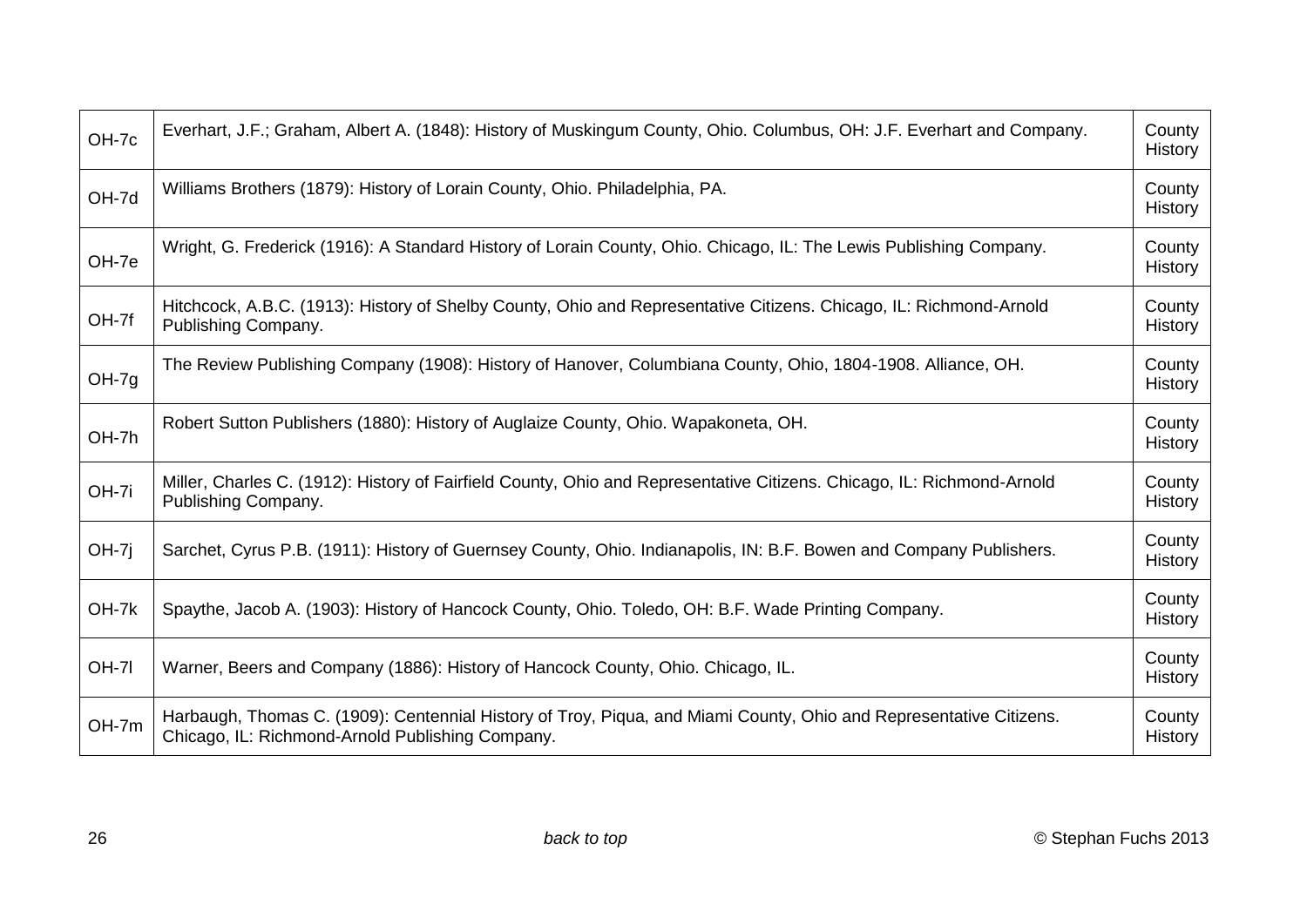| OH-7n | Kinder, George D. (1915): History of Putnam County, Ohio: Its People, Industries, and Institutions. Indianapolis, IN: B.F. Bowen<br>and Company Publishers.                               | County<br><b>History</b> |
|-------|-------------------------------------------------------------------------------------------------------------------------------------------------------------------------------------------|--------------------------|
| OH-70 | Rusler, William (1921): A Standard History of Allen County, Ohio. Chicago, IL: American Historical Society.                                                                               | County<br>History        |
| OH-7p | Warner, Beers and Company (1885): History of Allen County, Ohio. Chicago, IL.                                                                                                             | County<br><b>History</b> |
| OH-7q | Rockel, William M. (1908): Twentieth Century History of Springfield and Clark County, Ohio and Representative Citizens.<br>Chicago, IL: Biographical Publishing Company.                  | County<br>History        |
| OH-7r | L.H. Watkins and Company (1887): History of Noble County, Ohio. Chicago, IL.                                                                                                              | County<br><b>History</b> |
| OH-7s | H.Z. Williams and Brothers (1882): History of Trumbull and Mahoning Counties, Ohio. Cleveland, OH.                                                                                        | County<br><b>History</b> |
| OH-7t | Kohler, Minnie I. (1910): Twentieth Century History of Hardin County, Ohio. Chicago, IL: The Lewis Publishing Company.                                                                    | County<br>History        |
| OH-7u | Waggoner, Clark (1888): History of the City of Toledo and Lucas County, Ohio. New York City, NY: Munsell and Company<br>Publishers.                                                       | County<br>History        |
| OH-7v | Leggett, Conaway and Company (1883): The History of Marion County, Ohio. Chicago, IL.                                                                                                     | County<br><b>History</b> |
| OH-7w | Doyle, William B. (1908): Centennial History of Summit County, Ohio and Representative Citizens. Chicago, IL: Biographical<br>Publishing Company.                                         | County<br><b>History</b> |
| OH-7x | Mitchener, Charles H. (1876): Ohio Annals - Historic Events in the Tuscarawas and Muskingum Valleys and in Other Portions<br>of the State of Ohio. Dayton, OH: Thomas W. Odell Publisher. | County<br><b>History</b> |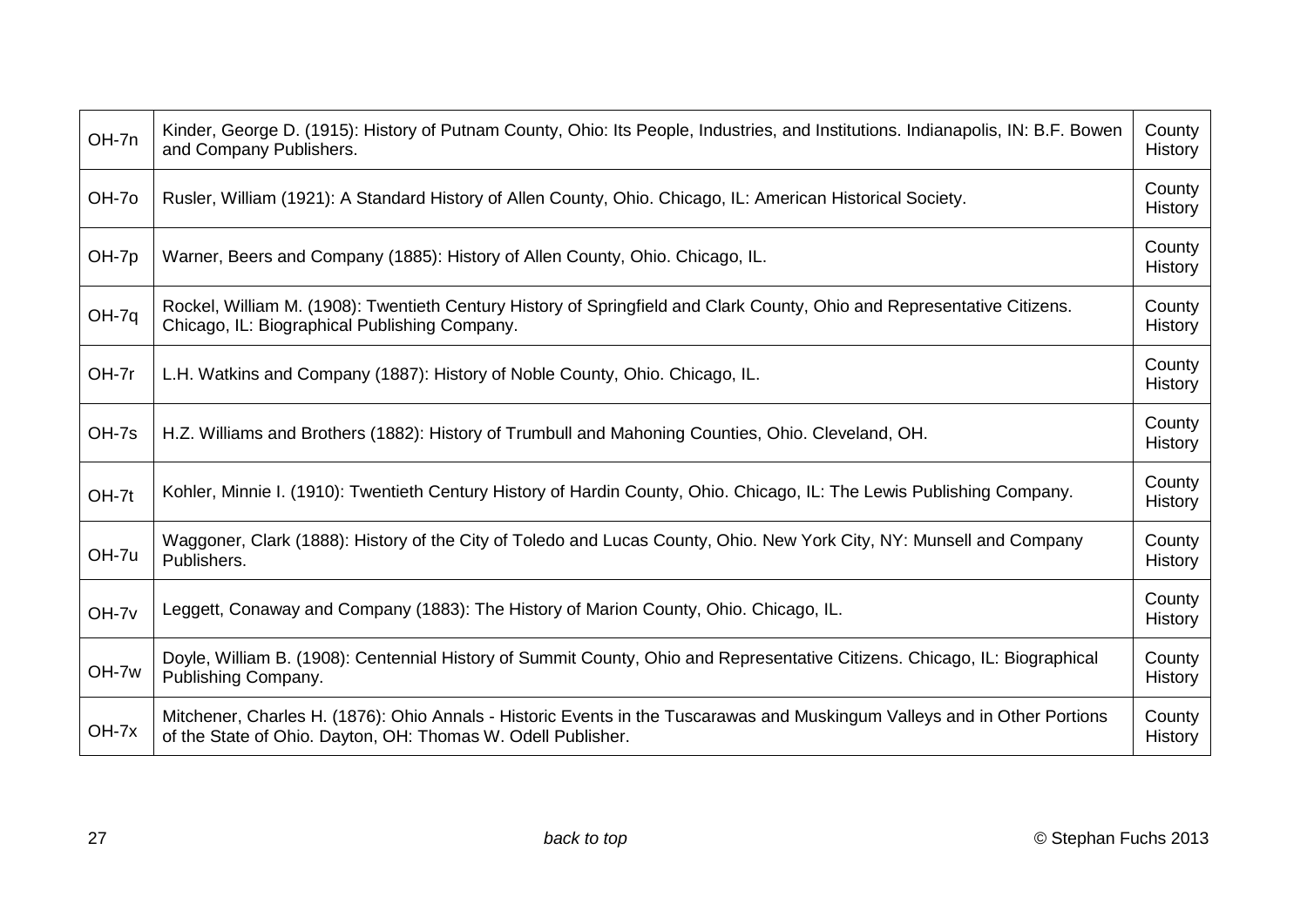<span id="page-27-0"></span>

| $OH-7y$      | Wilson, Frazer E. (1914): History of Darke County, Ohio. Milford, OH: The Hobart Publishing Company.                                                                   | County<br>History |
|--------------|------------------------------------------------------------------------------------------------------------------------------------------------------------------------|-------------------|
| OH-8         | White, Larry N.; White, Emily B. (2004): Images of America - Marietta. Charleston, SC: Arcadia Publishing.                                                             | <b>Book</b>       |
| OH-9         | Espenshade, Howry A. (1925): Pennsylvania Place Names. Harrisburg, PA: The Evangelical Press.                                                                          | <b>Book</b>       |
| <b>OH-10</b> | Fleischhauer, Wolfgang (1970): German Communities in Northwestern Ohio: Canal Fever and Prosperity. The Report. A<br>Journal of German-American History 34, pp. 23-34. | Article           |
| <b>OH-11</b> | March, Arthur F. Jr. (1997): Images of America - Franconia & Sugar Hill. Dover, NH: Arcadia Publishing.                                                                | <b>Book</b>       |
| <b>OH-12</b> | Miller, Fred (2000): Images of America - Tuscarawas County, Ohio. Chicago, IL: Arcadia Publishing.                                                                     | <b>Book</b>       |
| <b>OH-13</b> | Grace, Kevin; White, Tom (2003): Images of America - Cincinnati's Over-the-Rhine. Charleston, SC: Arcadia Publishing.                                                  | <b>Book</b>       |

### **South Dakota**

| SD-I   | Gellinek, Christian (2003): Going Dutch, Gone American. Germans Settling North America.<br>Münster: Aschendorff.      | Includes lists of German place names<br>in North America                                 |
|--------|-----------------------------------------------------------------------------------------------------------------------|------------------------------------------------------------------------------------------|
| SD-II  | Tolzmann, Don Heinrich (2000): The German-American Experience. Amherst, NY: Humanity<br>Books.                        | Includes a basic list of German place<br>names in the United States (in the<br>Appendix) |
| SD-III | United States Geological Survey: Geographic Names Information System. Available online at<br>http://geonames.usgs.gov | Provides basic information on US<br>geographic names                                     |
| SD-C   | United States Census Bureau: Federal Census 1860-1930                                                                 | Accessed via Heritage Quest Online<br>(http://www.heritagequestonline.com)               |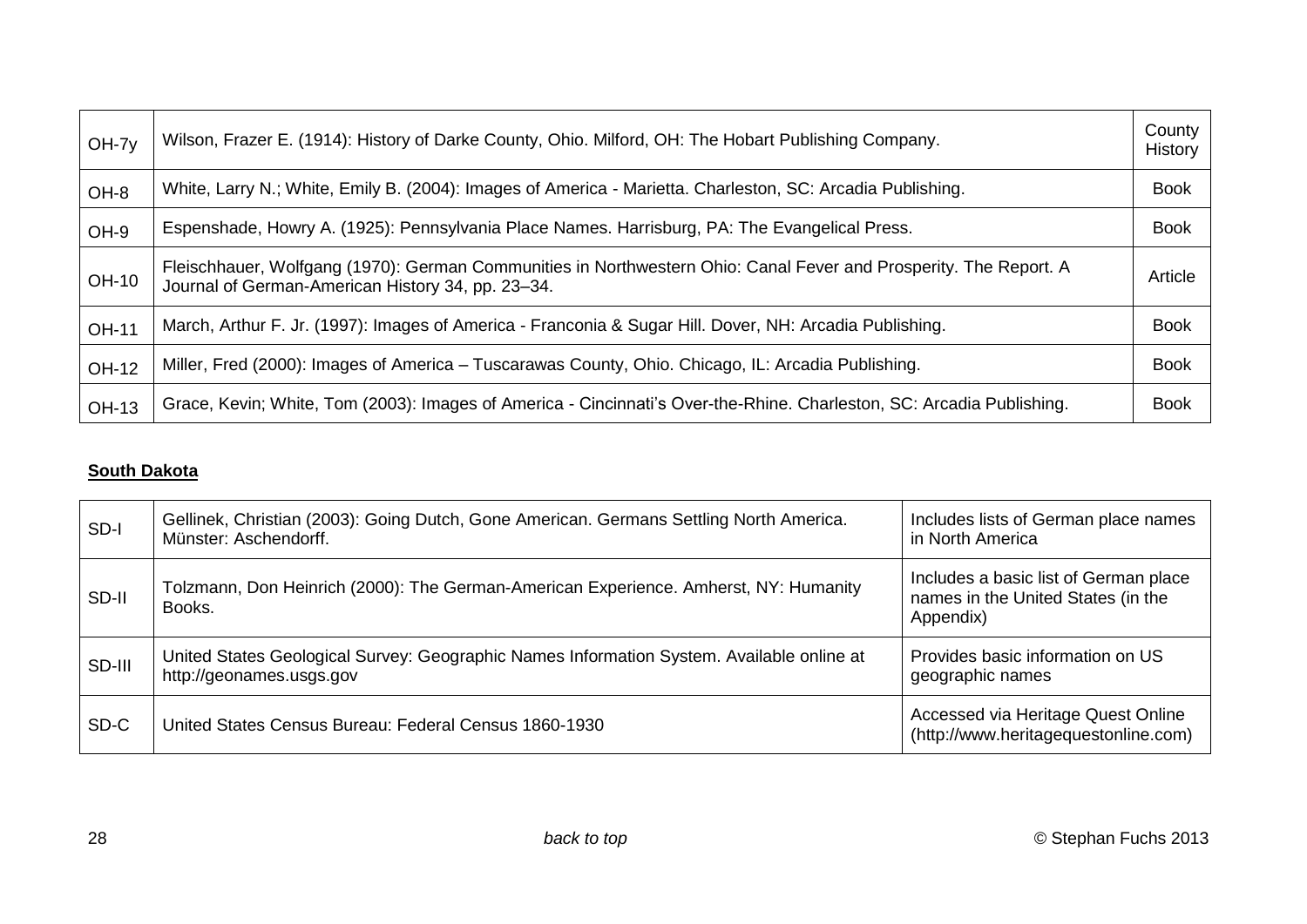<span id="page-28-0"></span>

| $SD-1$ | Swenson, LuVern F.; Wherry, Hazel L. (1973): South Dakota Names: Cities and Towns. Vermillion, SD.                                                                                                                            | <b>Book</b>       |
|--------|-------------------------------------------------------------------------------------------------------------------------------------------------------------------------------------------------------------------------------|-------------------|
| $SD-2$ | Sallet, Richard (1974): Russian-German Settlements in the United States. Fargo, ND: North Dakota Institute for Regional<br>Studies.                                                                                           | <b>Book</b>       |
| $SD-3$ | Sneve, Virginia D. H. (1973): South Dakota Geographic Names. Sioux Falls, SD: Brevet Press.                                                                                                                                   | <b>Book</b>       |
| SD-4a  | Death List of the Day: Harry Oelrichs. Special to The New York Time, 03/29/1902. Available online at<br>http://query.nytimes.com/gst/abstract.html?res=F40E16FA385412738DD DA00A 94D D405B828CF1D3, checked on<br>07/31/2012. | Online<br>Source  |
| SD-4b  | Tabor, South Dakota. Available online at http://www.taborsd.com, checked on 10/28/2010.                                                                                                                                       | Online<br>Source  |
| $SD-5$ | Ellis, Caleb H. (1909): History of Faulk County, South Dakota. Faulkton, SD: Record Print.                                                                                                                                    | County<br>History |

### **Wisconsin**

| WI-I   | Gellinek, Christian (2003): Going Dutch, Gone American. Germans Settling North America.<br>Münster: Aschendorff.      | Includes lists of German place names<br>in North America                                 |
|--------|-----------------------------------------------------------------------------------------------------------------------|------------------------------------------------------------------------------------------|
| WI-II  | Tolzmann, Don Heinrich (2000): The German-American Experience. Amherst, NY: Humanity<br>Books.                        | Includes a basic list of German place<br>names in the United States (in the<br>Appendix) |
| WI-III | United States Geological Survey: Geographic Names Information System. Available online at<br>http://geonames.usgs.gov | Provides basic information on US<br>geographic names                                     |
| WI-C   | United States Census Bureau: Federal Census 1860-1930                                                                 | Accessed via Heritage Quest Online<br>(http://www.heritagequestonline.com)               |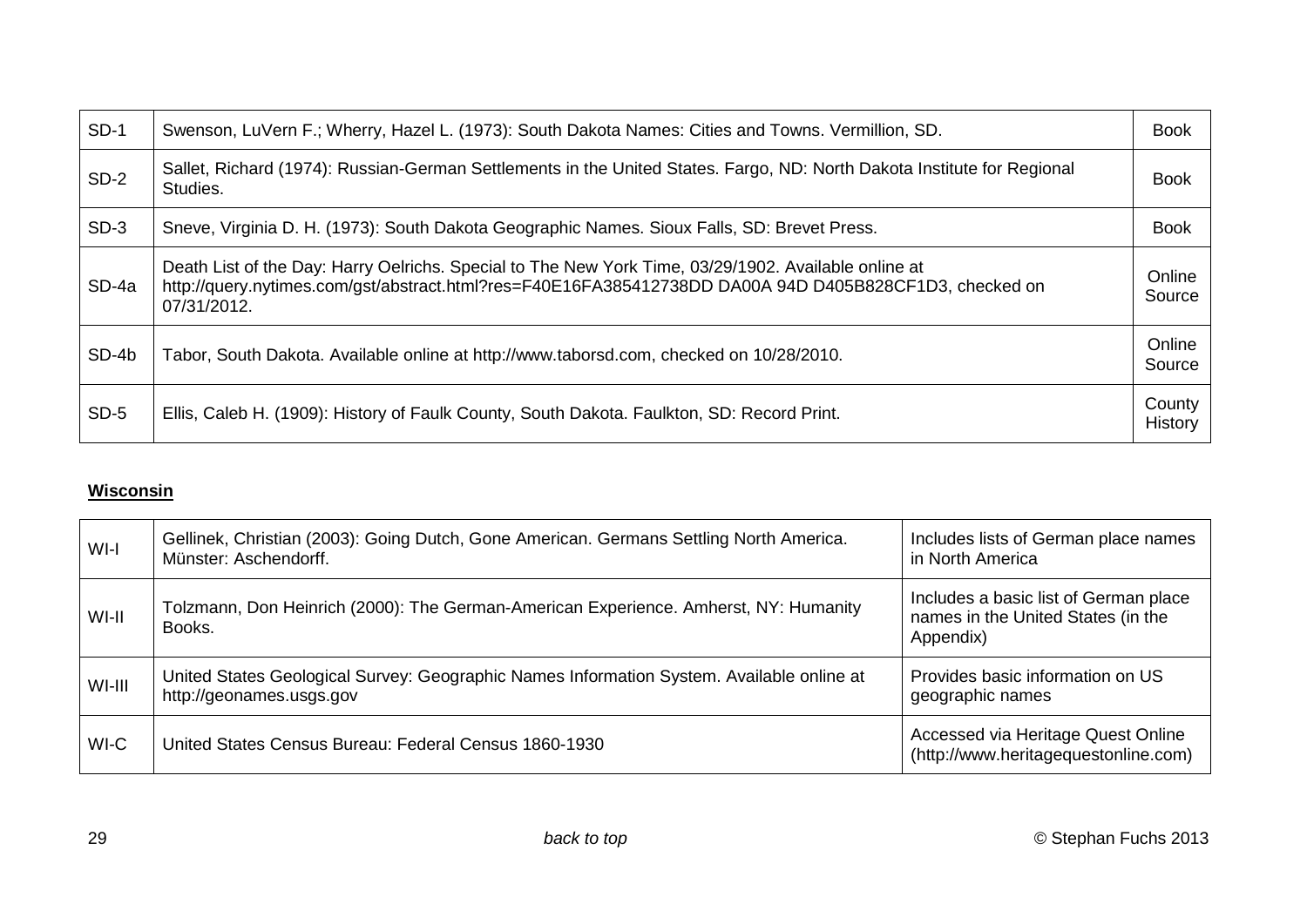| $WI-1$ | Gard, Robert E.; Sorden, L.G. (1968): The Romance of Wisconsin Place Names. New York City, NY: October House.                                                        | <b>Book</b>              |
|--------|----------------------------------------------------------------------------------------------------------------------------------------------------------------------|--------------------------|
| $WI-2$ | Zeitlin, Richard H. (1977): Germans in Wisconsin. Madison, WI: The State Historical Society of Wisconsin.                                                            | <b>Book</b>              |
| WI-3a  | Wisconsin Historical Society: Dictionary of Wisconsin History. Available online at http://www.wisconsinhistory.org/dictionary/,<br>checked on 07/31/2012.            | Online<br>Source         |
| WI-3b  | Encyclopedia Britannica. Available online at http://www.britannica.com, checked on 07/17/2012.                                                                       | Online<br>Source         |
| WI-3c  | Sisters of Saint Francis of Assisi: Our History. Available online at http://www.lakeosfs.org/ who_we_are/history.asp, checked on<br>10/28/2010                       | Online<br>Source         |
| WI-3d  | Marathon County Historical Society: Ringle, John. Available online at<br>http://www.marathoncountyhistory.org/PeopleDetails.php?PeopleId=410, checked on 10/29/2010. | Online<br>Source         |
| $WI-4$ | Titus, William A. (1921): Saint Nazianz, a Unique Religious Community. The Wisconsin Magazine of History 5 (2), pp. 160–165.                                         | Article                  |
| $WI-5$ | Sands, Peggy (1999): Till the End of Time: Awaiting the Millennium in Wisconsin. The Wisconsin Magazine of History 83 (1),<br>pp. 2-30.                              | Article                  |
| $WI-6$ | Quickert, Carl (1912): Washington County, Wisconsin Past and Present. Chicago, IL: S.J. Clarke Publishing Company.                                                   | County<br><b>History</b> |
| $WI-7$ | Zillier, Carl (1912): History of Sheboygan County, Wisconsin. Past and Present. Chicago, IL: S.J. Clarke Publishing Company.                                         | County<br><b>History</b> |
| $WI-8$ | Martin, Deborah B. (1913): History of Brown County, Wisconsin, Past and Present. Chicago, IL: S.J. Clarke Publishing<br>Company.                                     | County<br>History        |
| $WI-9$ | Marchetti, Louis (1913): History of Marathon County, Wisconsin and Representative Citizens. Chicago, IL: Richmond-Arnold<br>Publishing Company.                      | County<br>History        |